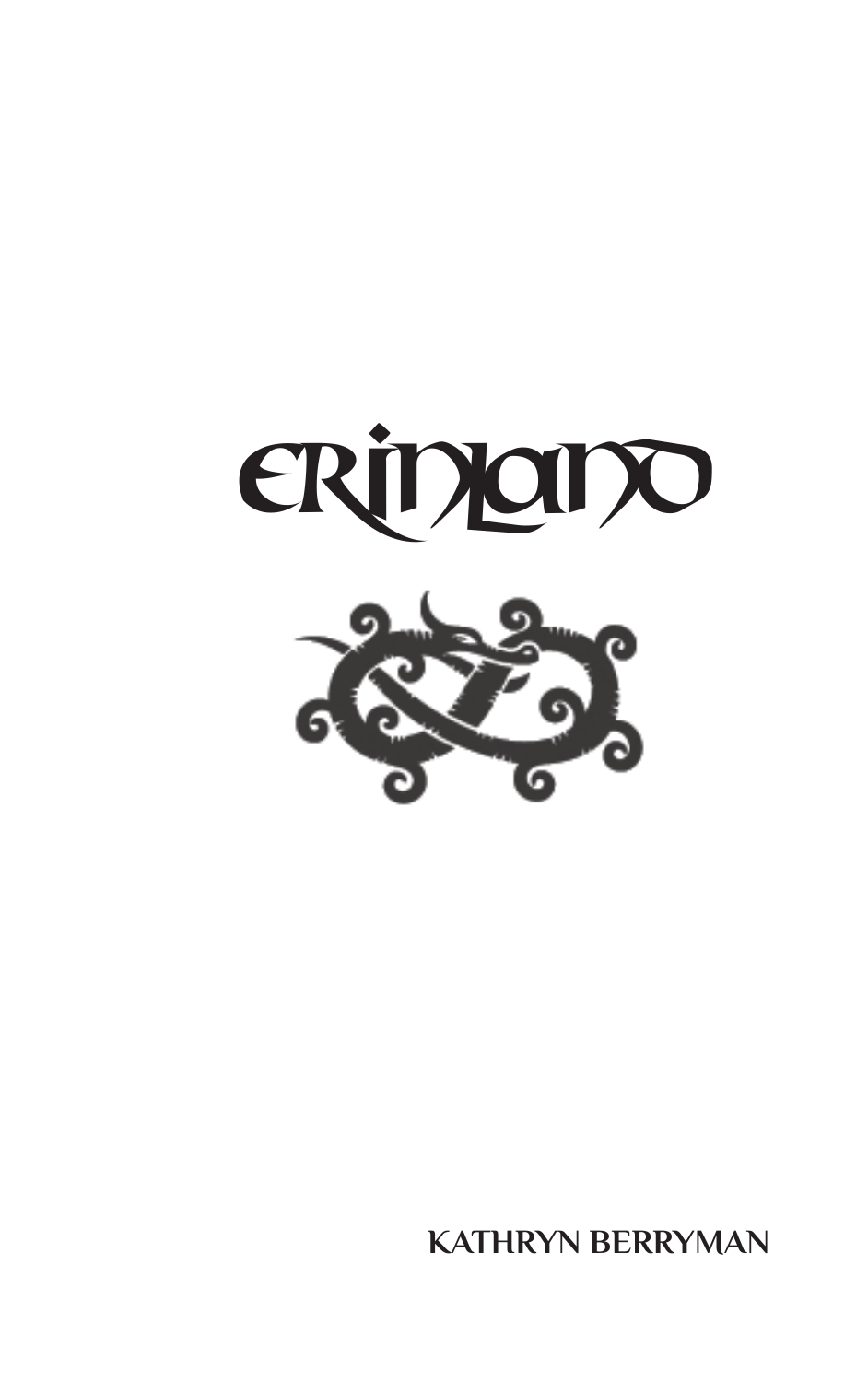#### **Erinland © 2016 Kathryn Berryman**

#### **www.kathrynberryman.com**

All rights reserved. No part of this publication may be reproduced, stored in a retrieval system, or transmitted in any form or by any means electronic, mechanical, photocopying, recording, or otherwise, without the prior written permission of the author.

National Library of Australia Cataloguing-in-Publication entry: Creator: Berryman, Kathryn, author.<br>Title: Erinland / Kathryn Berryma Title: Erinland / Kathryn Berryman.<br>ISBN: 9781925530001 (paperback) ISBN: 9781925530001 (paperback)<br>Subjects: Fantasy fiction Fantasy fiction Time travel--Fiction.

Published by Kathryn Berryman and InHouse Publishing

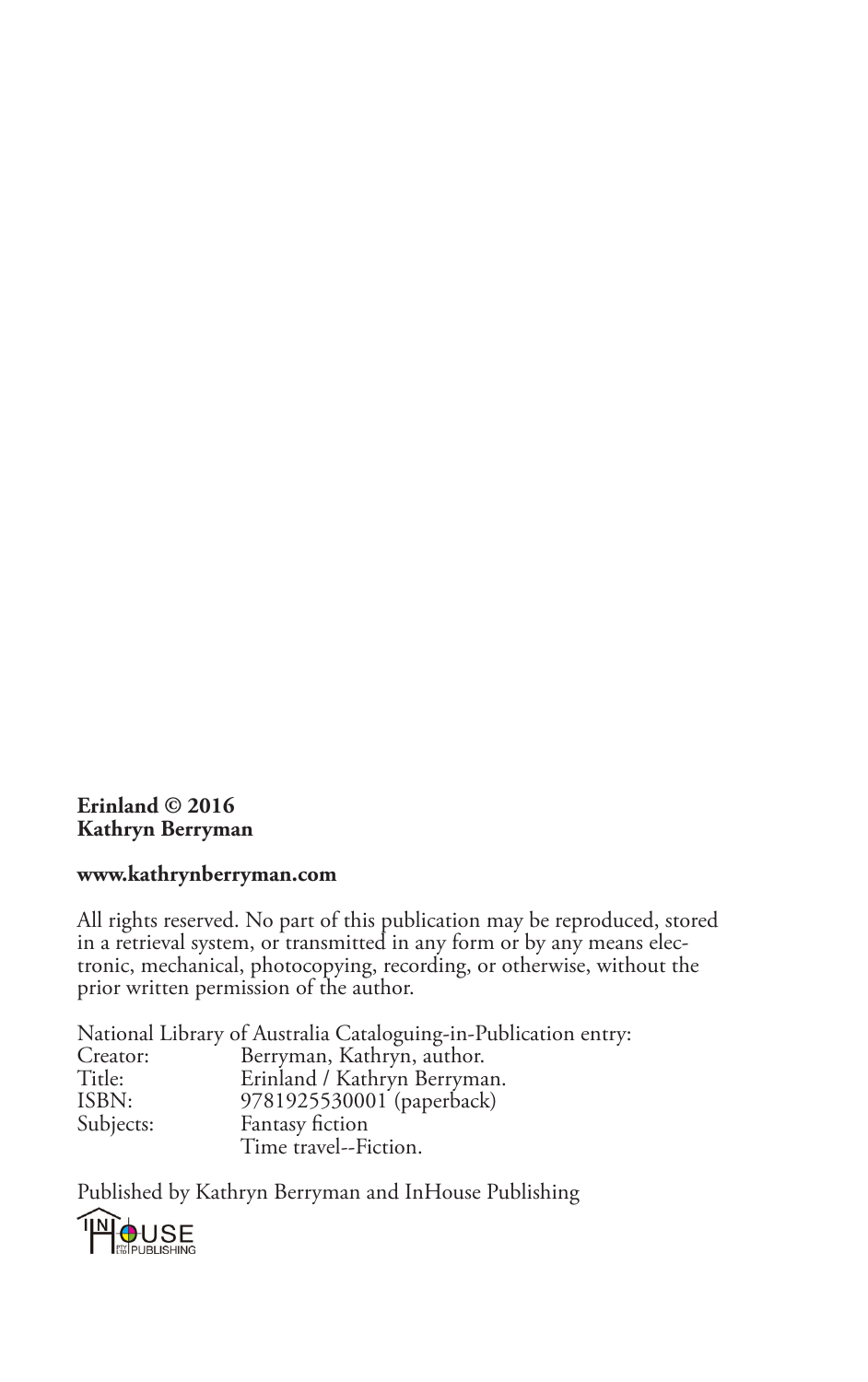### *For Cec 'n' Eil*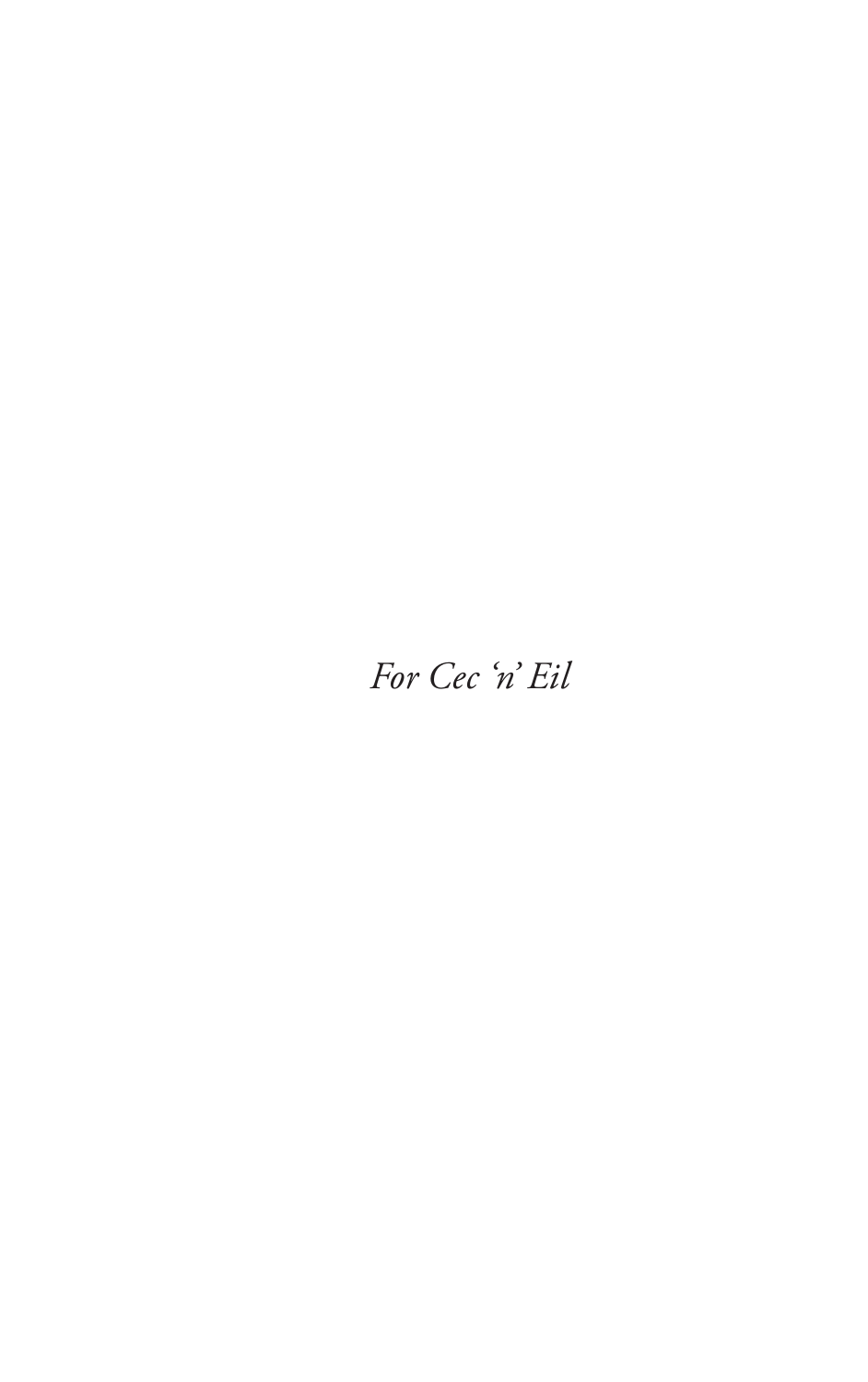## **Contents**

| The Beginning $\ldots \ldots \ldots \ldots \ldots \ldots \ldots 1$ |
|--------------------------------------------------------------------|
|                                                                    |
|                                                                    |
|                                                                    |
| Aidan and the Druid. 55                                            |
|                                                                    |
|                                                                    |
|                                                                    |
|                                                                    |
|                                                                    |
|                                                                    |
| Journey Southward 153                                              |
|                                                                    |
|                                                                    |
|                                                                    |
|                                                                    |
|                                                                    |
|                                                                    |
|                                                                    |
| Gods and Mortals245                                                |
|                                                                    |
|                                                                    |
|                                                                    |
|                                                                    |
|                                                                    |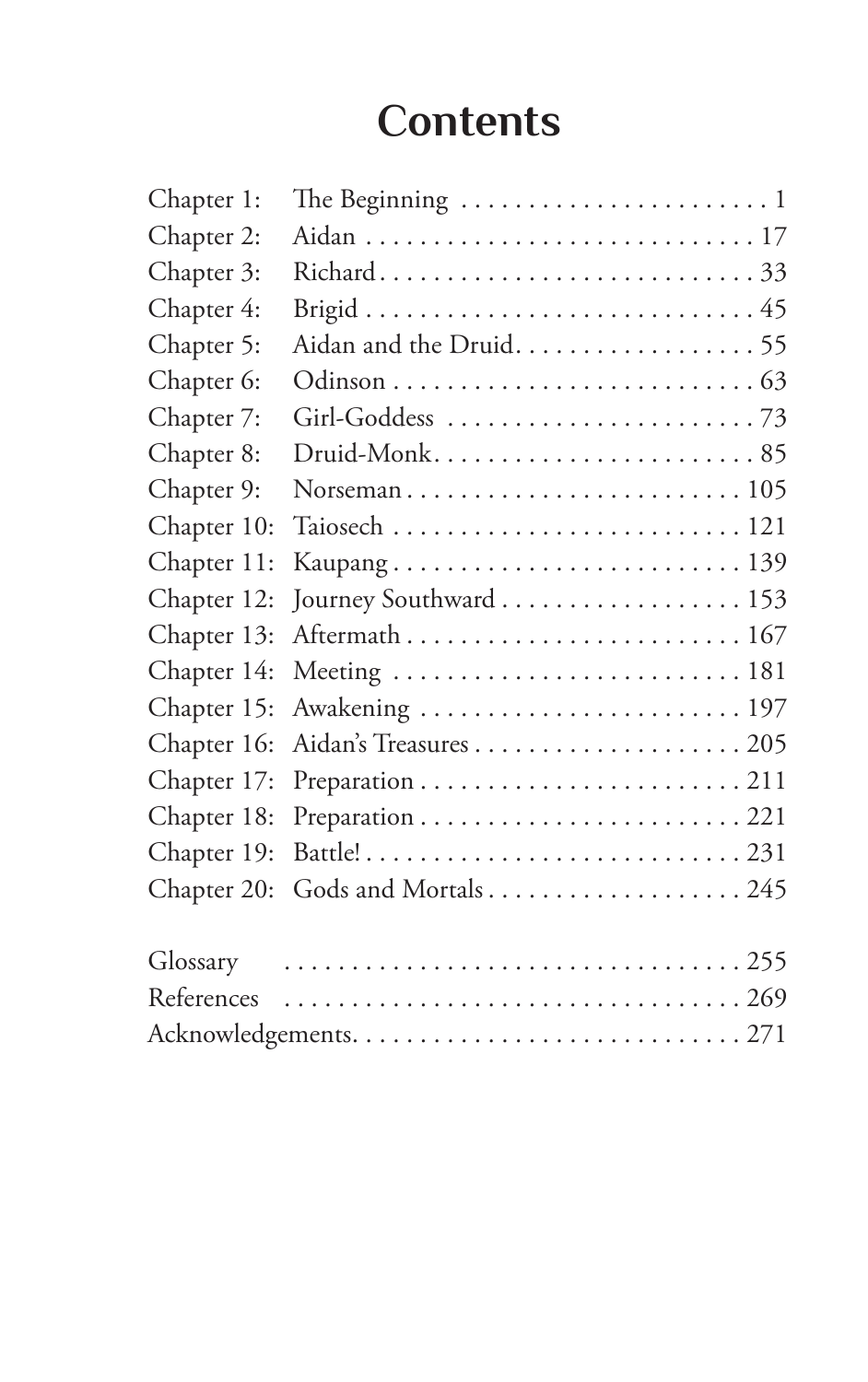# **Chapter 1 The Beginning**

(5223) (5235) (5235) (5235) (5235) (5235) (5235)

The wind of the boglands howled, shrieking with the voices of tortured souls entwined with the steaming peat. 'We must protect the chalice and the sacred writings!' cried Niamh of the Golden Hair. The sound of her commanding voice reduced the sound of the wailing wind to a frustrated whisper. The woman wheeled her powerful steed around and galloped off towards the distant bog lights, leaving a flurry of mud in her wake.

The sign had come. Tadhg the great warrior knew that Niamh of the Golden Hair would only appear if the sacred relics were in danger of being destroyed and absorbed into the dark culture of the barbarians. He had to go to the Abbey and protect the sacred objects from defilement. A primal howl made him spin around to see the brutish face of his aggressor. Metal clashed against metal, war cries wailed, flesh and bone hacked until Tadhg fell on the battlefield.

'AAARGH!' Tadhg gasped, fighting for air as he sank to the ground, choking in the mire of mud and blood. Clasping his cleft sword, his breath came in ragged gasps then finally faded. Tadhg's face and body contorted, shimmering as he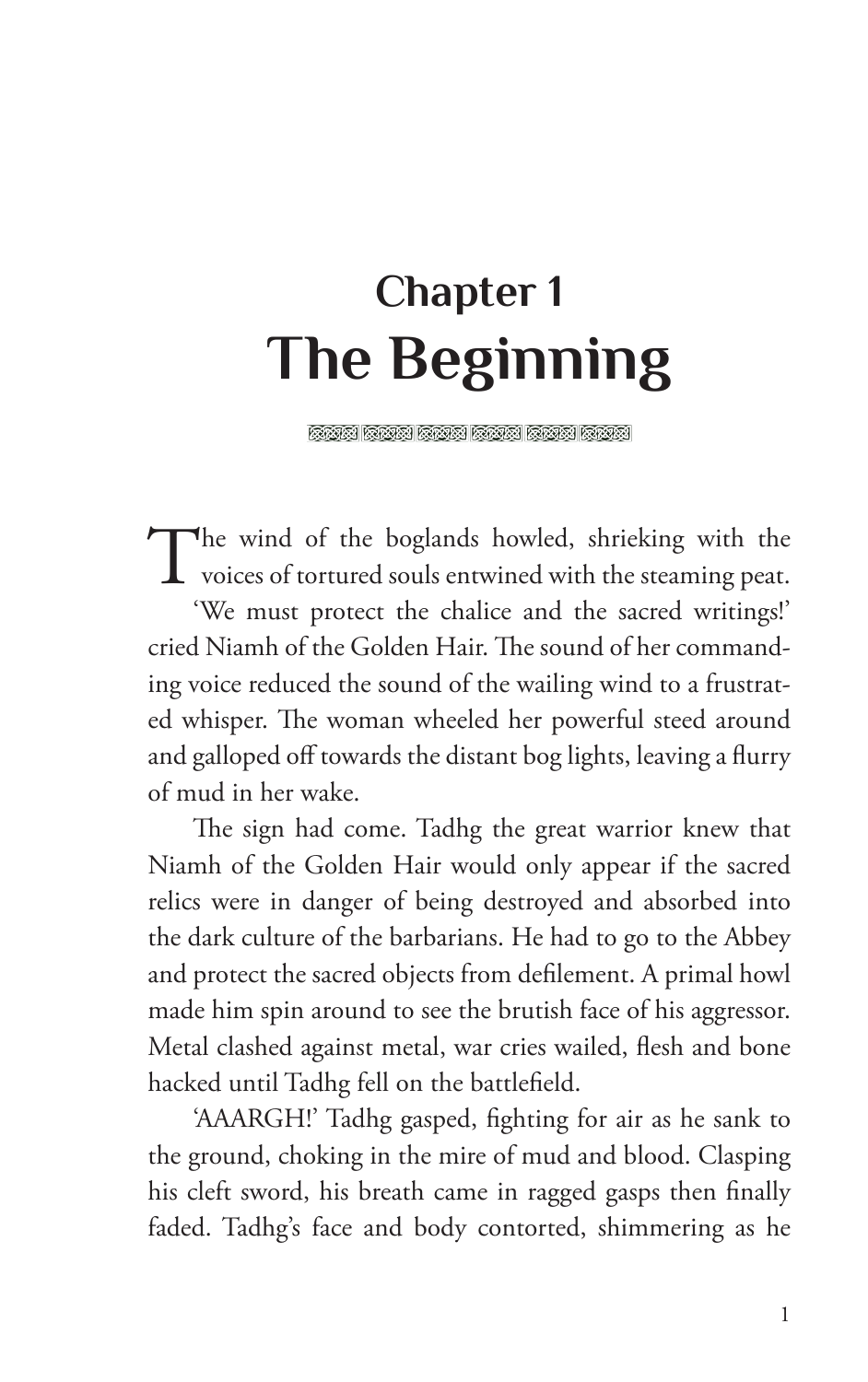slowly grew fainter and seeped into the boglands. It had been his battlefield and now it was his final resting place. A huge Viking towered over Tadhg, howling triumphantly. The howling continued until the whole scene faded to grey.

Niamh of the Golden Hair's face popped onto the computer screen. Her serene voice came out of the speaker. '*Erinland* is at risk of disappearing. The chalice and writings have fallen victim to the barbarous Vikings. You have lost another incarnation. Be careful, small one.'

Amy grabbed the sides of the computer screen and shook it savagely. 'Bloody hell, this virtual reality world is driving me crazy! I've lost another incarnation. Useless Irishmen, no wonder the Vikings invaded them. Stupid bloody Vikings, stupid Tadhg! Sacred objects? Yeah right, Niamh of the Golden Hair. What a load of horse crap! Tadhg needs a good kick up his hairy butt.'

'Amy Bradshaw, stop that language at once! What do you think you're playing at? I do my best to raise you to be a *lady*! Why do you think I send you to that expensive private school? Not to learn language like that! You're a disgrace. When is the last time you brushed your hair? This bedroom is a garbage dump!' The last word came out as a hiss.

Amy jumped at the sound of her mother's voice. She thought her mother was in the kitchen washing up after dinner, totally out of earshot.

Amy's mother continued with the tirade as Amy cringed on the bed. 'Anyway, you are supposed to be doing your homework, not surfing the net. You're banned from the computer for a week, it is only to be used for homework. Oh, and I'll be supervising you, so don't get any ideas!' she exclaimed.

Amy had to think of something quickly. 'But, Mum, this *is* homework. In History we are learning about Vikings and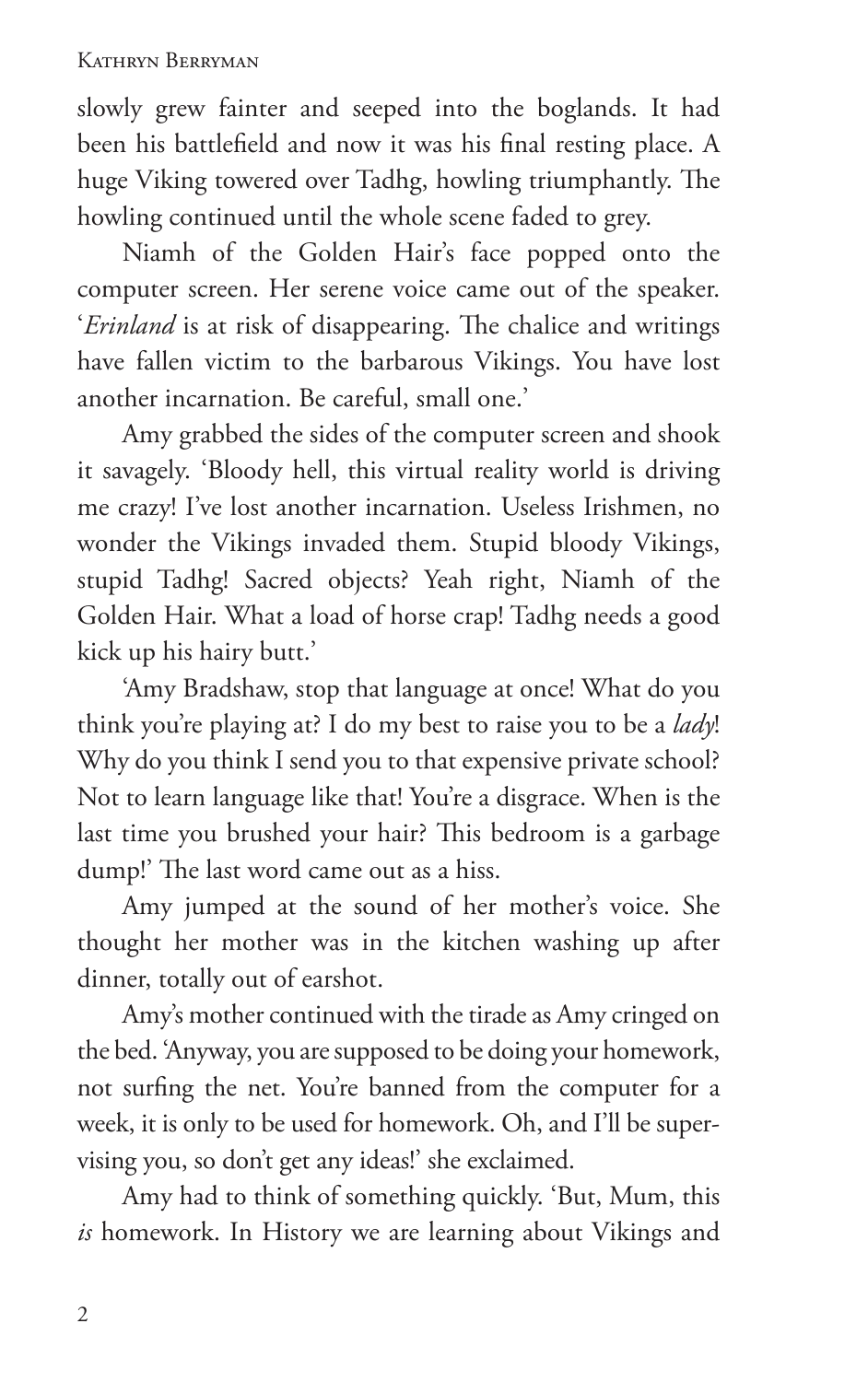how they were forced to migrate and invade other lands. It's really interesting. We have to research their culture, art, and craftsmanship and what influence it had on the places they conquered,' cried Amy. 'I was researching,' she added, trying to sound as indignant as possible.

Amy's mother looked at her suspiciously. 'Researching?' she said a little more calmly. 'Then *why* did I hear all that yelling and screaming?'

Amy thought she could sense a crack in her mother's armour. She decided to weave a bit of truth into the lies half-truths usually had a ring of plausibility to them.

'Well … We have to go onto a virtual reality site to give us a hands-on view of life in Viking times. We make a village and even get to design our own Celtic jewellery!

On the virtual reality site, we learn how to simulate Viking warriors sparring with each other. I was yelling at the warriors fighting!' she said.

'You know about this, Mum! Mr Lord gave us the website details in our history class today, and I gave you the permission note last week. Remember? Anyway, you can ring him if you don't believe me.' Amy uttered these last words in an almost accusing tone.

Her mother's expression softened, slightly. 'Oh, I see. Well … I suppose if it's for school … But you know, I might just contact that Mr Lord. This research seems to be encouraging a bit too much passion in you. Now get to bed before I change my mind, and don't forget to clean your teeth.'

Amy snapped off the computer and stomped off to the bathroom. At least she had fooled her mother into thinking that she was concentrating on her school work, which couldn't be further from the truth. And she could still play *Erinland*  without her mum knowing what she was doing.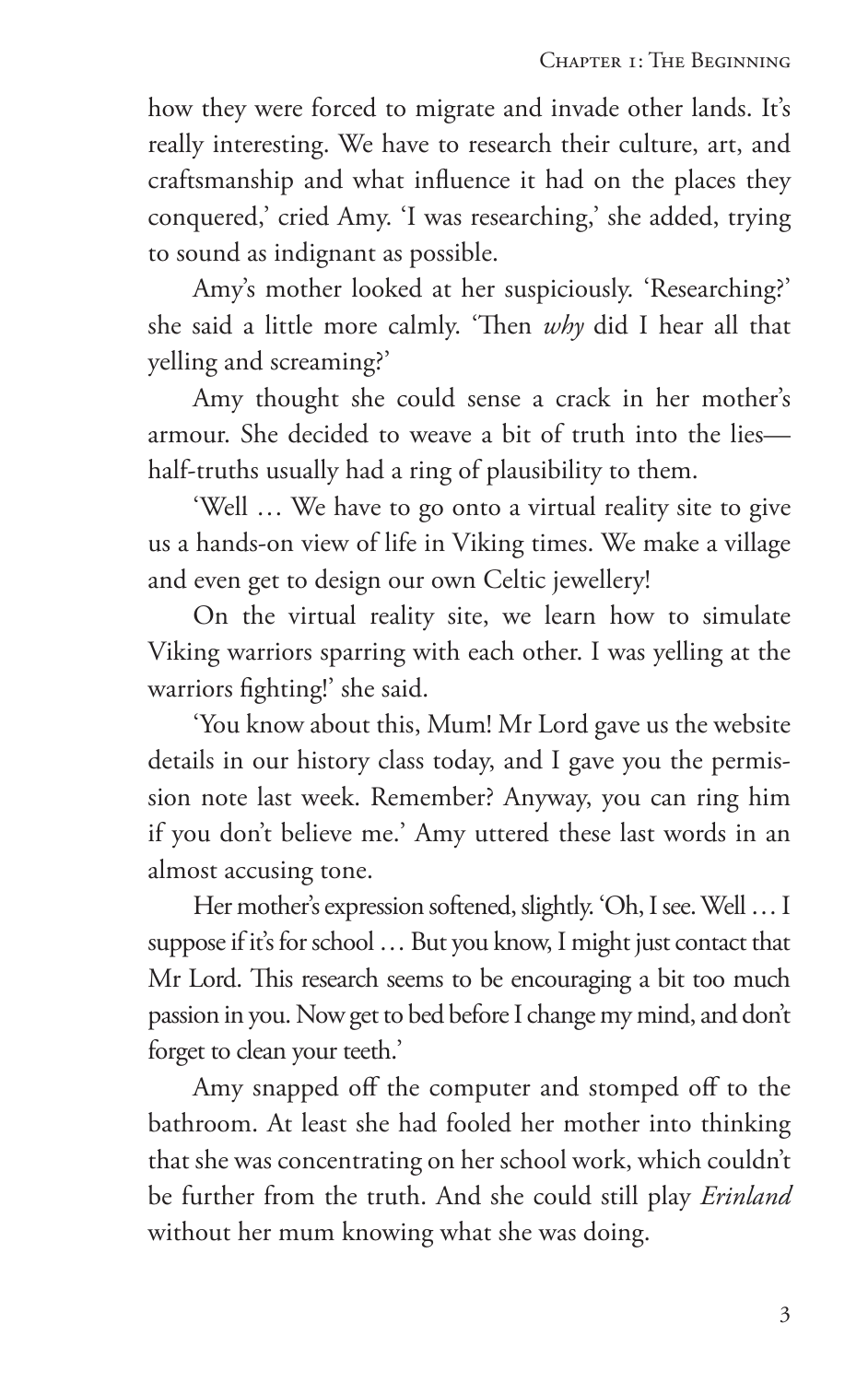I could even buy one of those VR headsets to make the game more real. I bet Mum wouldn't even work out that I had it! I wonder … She would probably find out sooner or later but it would be worth it, Amy thought absently as she spat the slimy residue of toothpaste and saliva down the sink.

She rinsed her mouth and splashed her face with cold water, staring hard at her reflection in the bathroom mirror. It wasn't a bad face. Not too pretty, but not too ugly either. She imagined herself in ancient Erin fighting at Tadhg's side, away from the bitchy girls at school with their bitchy texting and sniggering behind their hands. School. God, Amy hated school. School, no way! But talking to gods and minor deities? Protecting ancient manuscripts and chalices from the Raiders? She could live with that. She might even be a goddess herself! Niamh of the Golden Hair? No … Amy of the Spotty PJs! Yep, that would be fun. No bullying, no one to nag me to death, and I wouldn't even have to clean my teeth, she silently told her smiling reflection.

'Night, Mum,' Amy called out.

'Night, Amy. Lights off, straight to sleep now,' replied her mother, almost back to her normal self. Amy was tempted to wait until the house was quiet and play online again, but contented herself with the major win over her mum. She had to admit that she was becoming a bit obsessed with the virtual reality world. At least in *Erinland* she had some control. In her 'real' life she had no control. She didn't have any friends. Not even one. The 'lovely private school girls', as her mother called them, were proper cows.

Her fascination for the virtual reality game was starting to worry her though. Not only was it taking up all her spare waking moments, but she was starting to dream about it too. The mists of Erin were invading her slumber. Tadhg spoke to her, whispering of the beauty of ancient Erin. His voice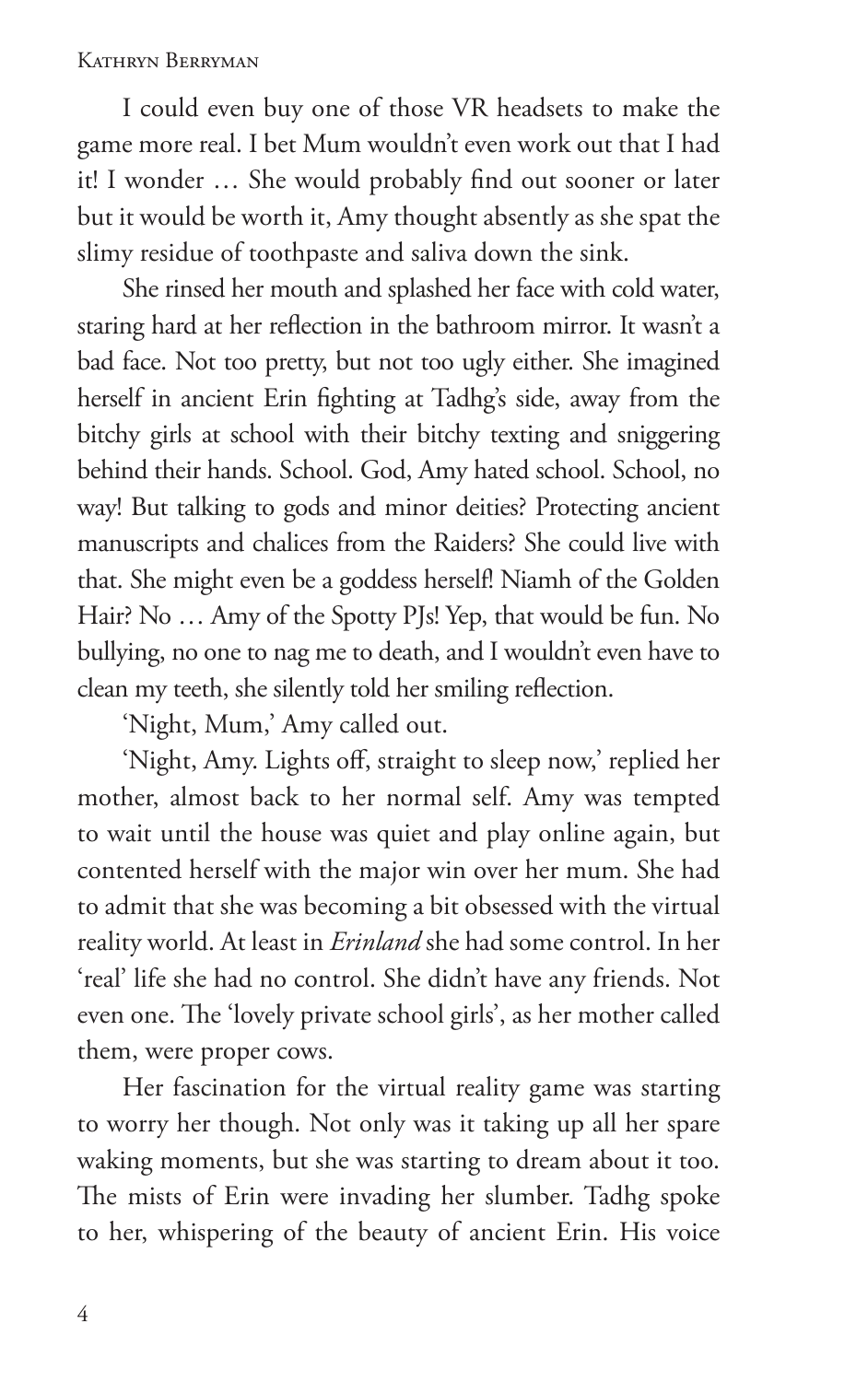was like a bubbling stream, hypnotic and fresh, but it had an underlying strength that commanded respect. The words he spoke weaved a tapestry of images of the heroism of battle and the struggle to save the holy relics from the barbarians.

As Amy jumped into bed and pulled the doona up to her chin, she didn't notice the dark shadows gathering in the corner of the bedroom. She switched off the bedside lamp and closed her eyes. Her mind was still racing, an adrenalin high, mentally logging past fatal mistakes and planning future strategies for her next session in *Erinland*.

God! Why can't I sleep? she moaned to herself. Oh well, I'll have to say some prayers, that always puts me to sleep. She sighed deeply and started to pray, mouthing the words absent-mindedly. But her mind was still awash with thoughts of ancient Ireland, craggy mountains covered in moss and mist, and boglands, full of treacherous sinkholes and mystical beings. She found herself praying to the Holy Bogg Demon and Our Tadhg instead of the usual Christian deities. Finally, she drifted off to sleep. She was in *Erinland*, dreaming of the moist, green land and the heroes that fought and died for their cause.

Then a curious thing happened. The shadows in the corner of her room began to gather and become a dense black mass drifting slowly towards her bed. It exuded a pungent smell. The scent was intoxicating, causing her to sink into a deeper slumber. A draught stole its way through the open window, bringing a heavy mist into her bedroom. The mist twisted with the shadows, creating an energy that was concentrating itself above Amy's sleeping form. She stirred slightly in her sleep, as if she sensed another presence.

Sensuously, swirling tendrils of mist played around Amy's feet, massaging her like hundreds of tiny pulsating fingers.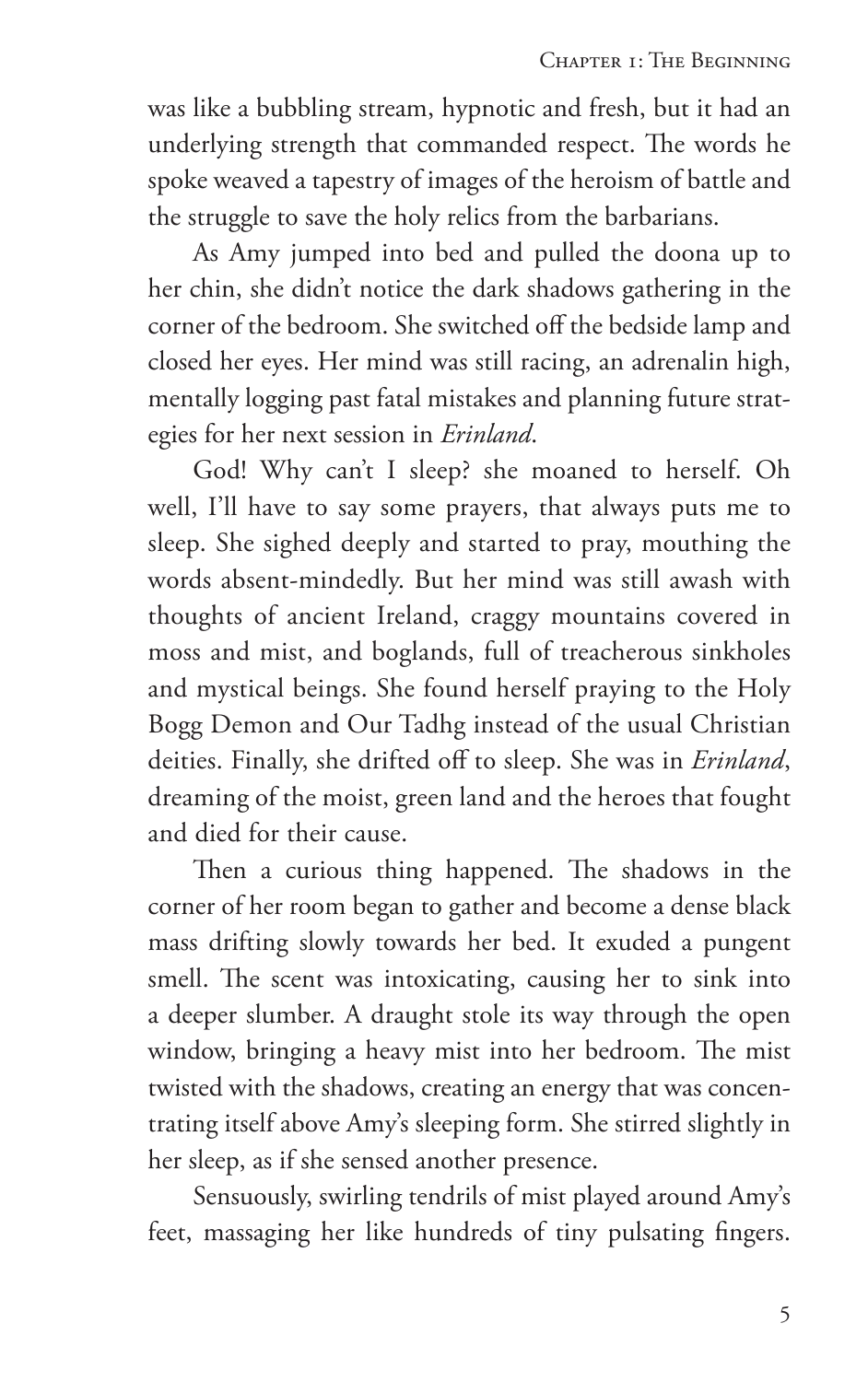They beckoned with a silken touch and oppressive sweetness to slide into the suffocating decay of the boglands. She felt herself being wooed by an unseen presence. Heavy blackness descended and she felt herself being sucked into the soft, moist peat. She waited, not daring to breathe.

*'Follow me,'* the fetid gurgle bubbled up from the depths of the bog, making Amy's head swim. There were other sounds too. Guttural voices and desolate moaning swished around the room making her feel nauseous. *'Follow me,'* intoned the voice, as old and enduring as granite, yet with enough venom to become a deadly, scorching lava. The compulsion to obey was almost overpowering. Yet fighting deep within Amy's psyche was a strong urge to reject the evil command and to emerge out of the blackness into the clean, bright light.

The fear and desolation she felt was tightening its grip. Gone was the sensuous feeling of massage; now all she could feel were icy fingers grasping at her neck and torso pulling her down into the bog. The guttural voices became louder, drowning out all other sounds, making her blind with fear. Amy violently shook her head trying to rid herself of the evil sensation but the movement increased the demon's hold on her.

A vague speck appeared in the distance, something resembling a light. Amy concentrated on the light and tried to block out the voices. She continued to concentrate, trying to force away the panic that shrouded her. She repeated to herself, 'Look at the light, the light is my salvation.' These words became a kind of prayer as she repeated them constantly.

Gradually, the tendrils of mist and the icy fingers lessened their hold. Amy chanted the words louder and with every fibre of her being. Finally the grip became a grasp, then it vanished. The voices trailed off, dissolving into an eerie wind—the catchcry of the boglands. A shrill sound, like the neigh of a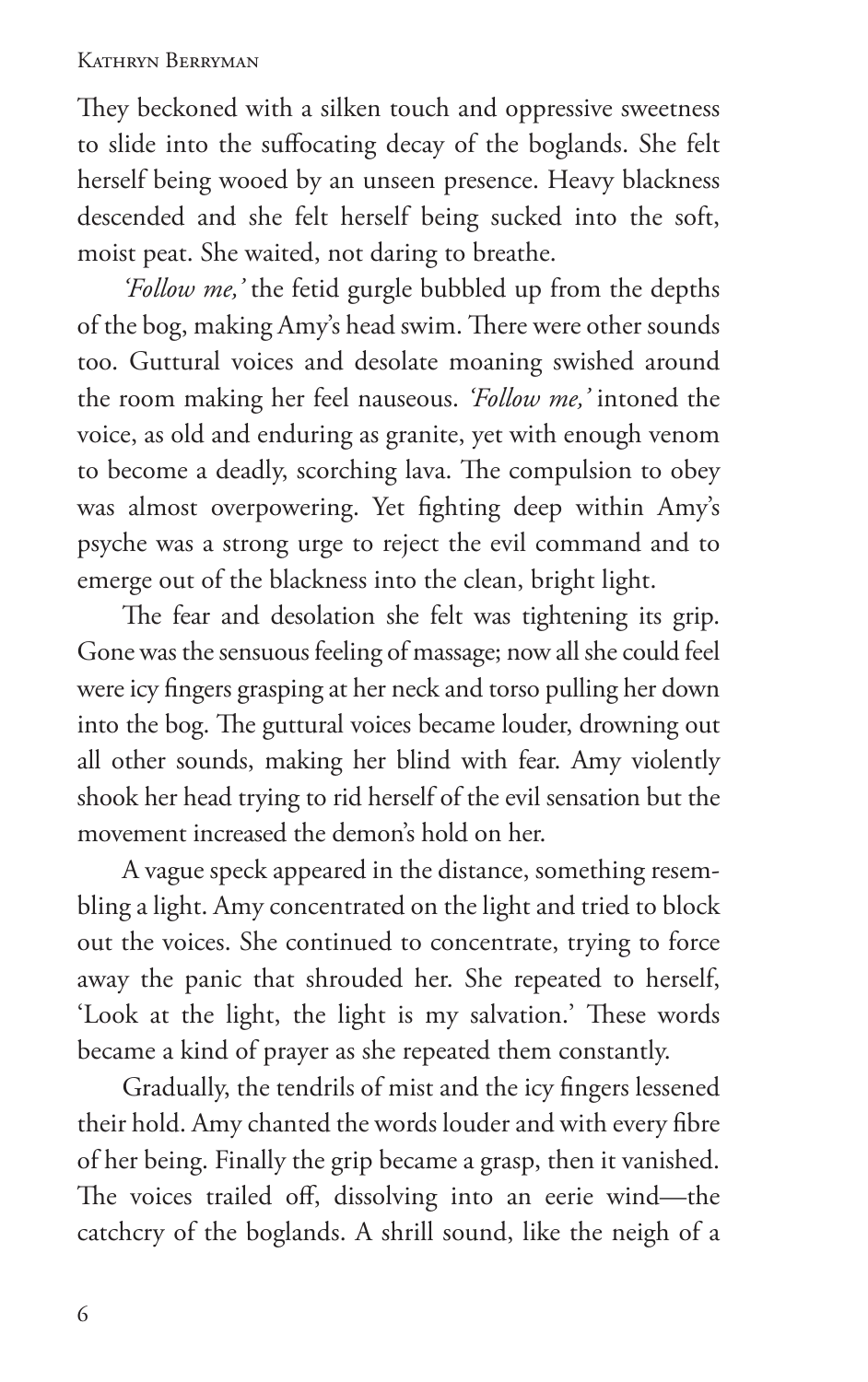horse, lingered then died away. Amy thought she heard the sound of a horse galloping in the distance.

She opened her eyes. Her face and body were dripping from the exertion of her experience. She got out of bed for a drink of water and it was then she noticed something strange. A faint glow emitting from the corner of her bedroom. It was coming from her laptop. The glow started blinking in a staccato rhythm, gaining brightness. Amy stared hypnotically into the strobe. The glow grew larger and brighter. An electronic surge overflowing from the monitor and onto the floor. The tide edged its way across the carpet and came to rest at Amy's feet. It started to rise from the floor, undulating and pulling, crashing against itself like a deadly rip in the ocean. Gradually the atoms composed themselves into the recognisable form of an old woman.

The old woman looked like those Amy had seen on park benches, the kind that carried all their belongings in a couple of shopping bags. They were usually dirty, drunk, and abusive. This woman was approximately 160 cm tall; her hair was dark brown and it seemed to be caked in mud and dead leaves. Her skin was grey and very lined. Her unblinking eyes were dark brown. She stared at Amy steadily. The woman wore a simple brown tunic. It was well worn and patched in several places. Her hands were large and her nails were ragged and putrid. These hands had seen some very hard work in their time. She had an overall earthy smell, giving the impression of an ancient relic. For one so dishevelled, the old woman seemed to radiate a strength which commanded respect from those in her presence.

'Oh … my ... god … shit!' yelled Amy.

'Be still! You shall *not* profane the higher power in my presence! Profane with your tongue no more, lest you block your path to the highest power,' replied the old woman.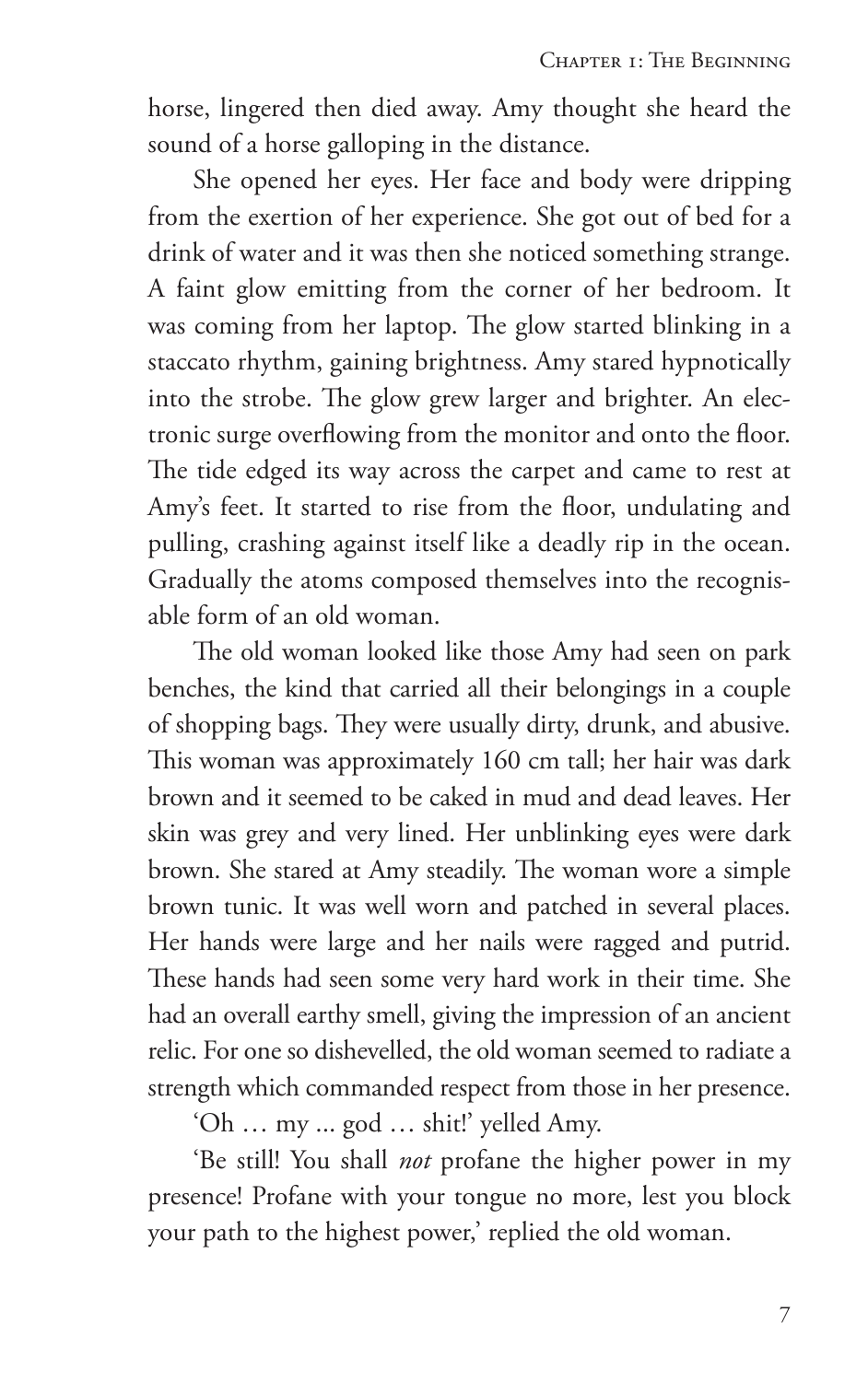'Ditto what I said before. Who are you?*'* hissed Amy.

The old woman spoke, 'Do not be afraid, small one. You are not in the land of the walking shadows. Your destiny weighs heavier than that. I am Heiran, Cailleach, or wise old woman.

'I am old. I am as old as the earth, and older than mankind. I have come in many forms and returned many times through the ages. I have been ridiculed and even killed in ignorance, yet all who have known me have been made richer by my passing.'

The old woman's clear eyes continued to stare into Amy's. They bored into her thoughts, exposing her soul. Amy frantically backed towards the bedroom door. 'Mum!' Amy yelled. 'Mum, Mum, *Mum!*' Amy thought she might be asleep or hallucinating. She had heard of this sort of thing happening before. Her friend at school had a psychotic episode after taking some illicit drugs. She thought she could see spiders coming out of the walls. She ended up curling herself in a ball in the corner of the classroom screaming. But Amy had never touched any kind of drugs.

'Your mother can't hear you,' said the old woman.

'Mum! Mum, please come, I need you, I am so scared!' Amy screamed.

'Your mother cannot hear you,' the old woman said calmly. 'She has not been chosen by the Niamh of the Golden Hair. She is to remain on this earthly plane.'

Amy winced at the mention of the name 'Niamh of the Golden Hair'. An unbelievable thought occurred to her. 'No … no,' she whispered.

Amy looked more closely at the woman. Bloody hell, this old bag is straight from the virtual reality world! Thinking quickly, she lunged towards her laptop and snapped off the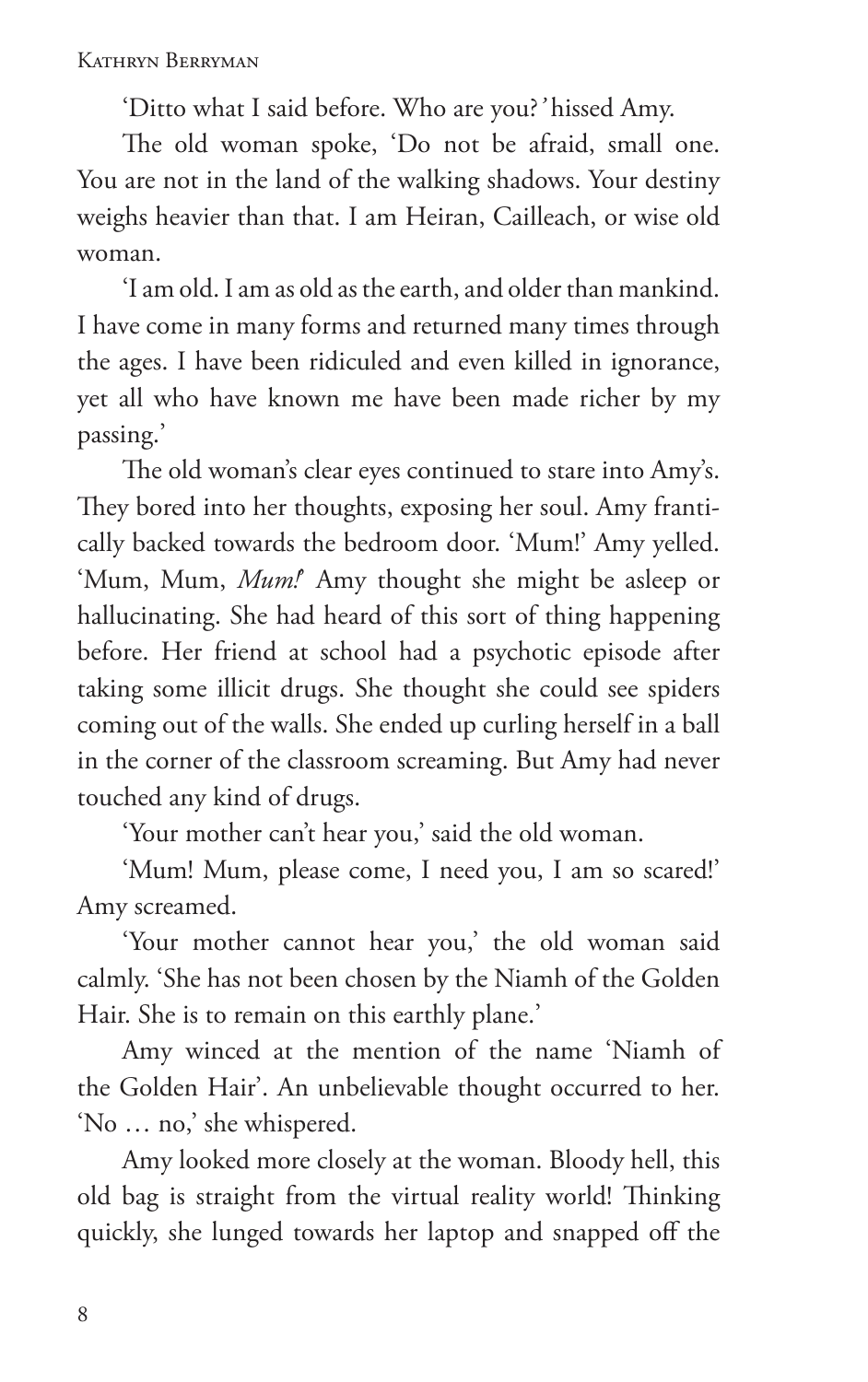power switch. The computer sputtered, the light extinguishing with a visual 'pop!' Amy turned, satisfied that she was once again by herself.

Heiran stood peering at Amy with a quizzical expression. She wasn't going anywhere. 'Child, why did you still the droning creature? Killing the droning creature will not rid you of me. It is a portal to *Erinland*. Do not be foolish, small one! I have come to you for a purpose. I am the messenger of Niamh of the Golden Hair. She is the mystical mistress and handmaiden of the highest power. She has sought you out. Your strength is known to the Lady. She has witnessed your battle with the evil Bogg Demon. You have been tested and have overcome its tempting advances. You have proven your worth to the Lady. The darkness in your soul has succumbed to the clean brightness of the highest power, this time.'

Amy stood still, disbelief washing over her. She wondered how the old woman, the Cailleach as she called herself, knew about the nightmare she just had. Her skin crawled at the memory of the stinking, suppurating bog; the invisible icy fingers clutching and dragging her down into a world of darkness and evil. An involuntary shudder racked her body.

The old woman continued, 'Tadhg the great and noble war chieftain is closely acquainted with you. You and the droning creature have sent him to his death many times by the steel of the Vikings' blade. Now he has come to his last incarnation. If he dies and the sacred relics fall victim to the barbarians a final time, our way of worship and our way of life as we know it will be drowned in a black tide of paganism.

'The holy objects must be saved and hidden, so that future generations can realise the dedication of the faithful. Their beauty must be emulated and revered as a mere shard of the glory of the highest power—that which you call God. Even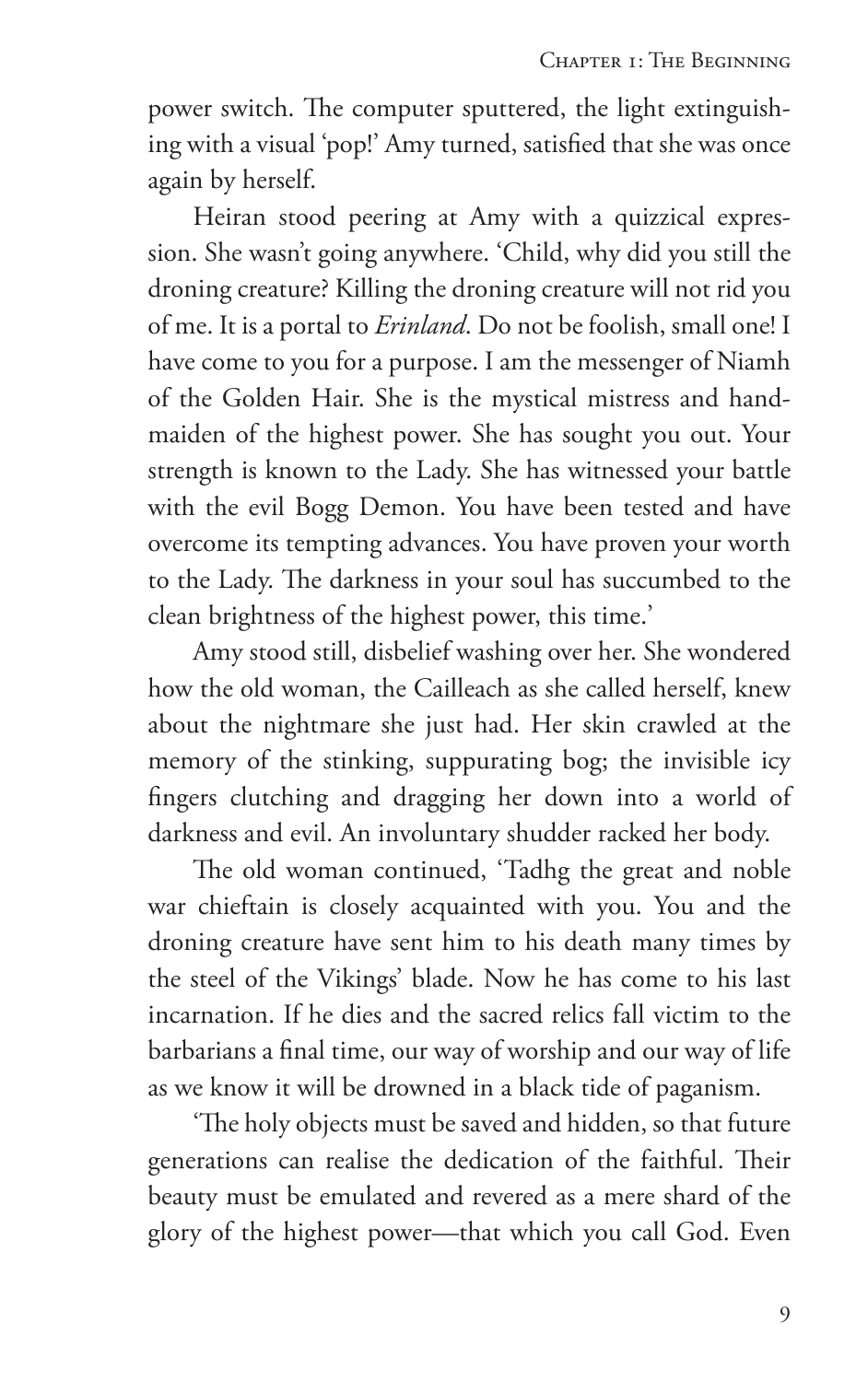now there is another from your world who is being wooed by the Raiders. Time is running short!' cried the old woman.

'But it's only a stupid virtual reality world, it's not *real*. It's not my fault!' Amy cried. She ran across the room and reached for the door handle. Heiran raised her hand. From her stubby dirt-grained fingertips came a light so dazzling that Amy's eyes watered trying to fight the glare. The light sparked, crackled, and twisted past her to the door handle where it fastened itself—a supernatural forcefield that no human could break.

'*Be still!* You cannot run from your fate. Face your destiny, lest it follow you until the end of your incarnations, festering and growing like a great mortal wound. The highest power will buoy you and deliver you to your fate.' The dark eyes bored through Amy, compelling her to obey the Cailleach.

Amy put out a tentative hand. She brushed Heiran's hand with her fingertips. Vibrant, glowing warmth flowed from the Cailleach, swamping Amy's body. The force sent her body into spasms as her heartbeat quickened, blood pounding in her ears. She squeezed her eyes shut and cried out for her mother.

'Amy? Amy, is that you? I thought I heard you calling.' The far-off reedy voice of her mother tried to puncture the veil of energy with intermittent stabs. Amy tried to speak. When she opened her mouth, nothing came out. She could hear her mother speak again but her voice trailed off.

 Then the blackness came. Amy was sucked and pummelled through a tunnel of rushing air as though in the slip-stream of some giant racing force. The air was dry and electric and Amy could feel sparks fly from every shaft of hair on her body.

Gradually, the wind died down and she thudded onto her back into a soft, mushy surface. Amy opened her eyes. Directly above her was the majestic form of a white stallion. Its barrel chest overshadowed her as it snorted and pawed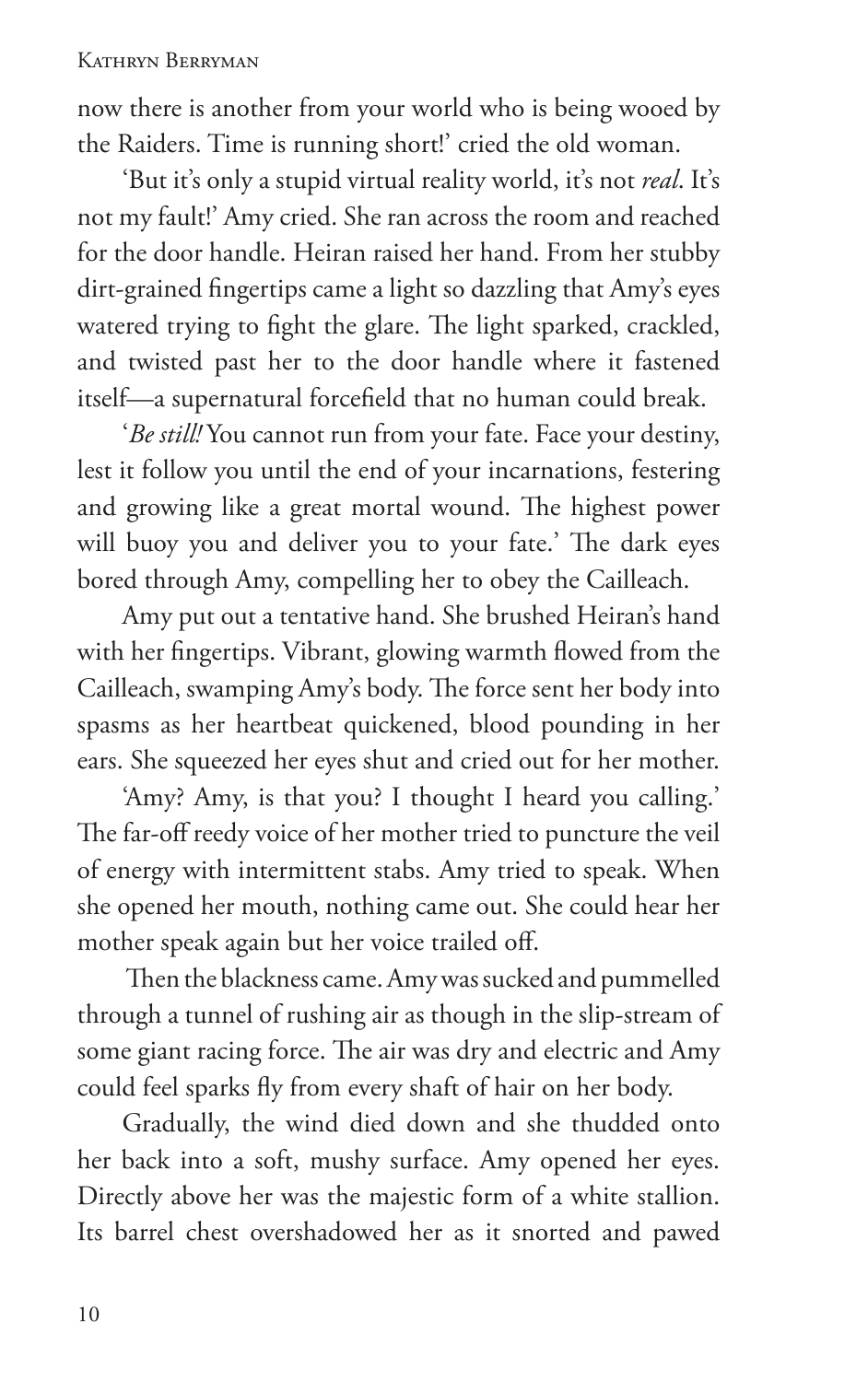at the ground, spraying tiny smuts of peat into Amy's face. Steam rose from the beast's body as he danced and wheeled, eyes rolling back and ears flattening against his head, shrieking a terrified neigh. Just below his forelock in the middle of his forehead was a protrusion that looked like a horn. Amy had heard of the fabled unicorn and its magical powers. She realised she was face to face with a legend. Well almost face to face. She dragged herself out of the mud and shook off the bog water, evading the powerful thrashing hoofs of the unicorn.

'Greetings, small one.' The musical voice came from atop the unicorn. Amy gazed at the dazzling brightness and saw a lovely woman astride her steed. Her face had the translucent glow of a deity, and her skin was unlined and beautiful. A crown of gold was on her head. A halo of golden tresses wound around her head and trailed down her back. She was dressed in a flowing garment of mauve silk which was richly decorated with intricate gold and silver constellations. The garment fell around her and trailed to the ground. The Lady looked not much older than Amy herself, but her eyes beheld a wisdom and grace belonging to an ageless soul.

The Lady sat effortlessly atop her substantial steed, controlling it with a subtle movement of a leg, a gentle verbal command, or the brush of a hand. Amy could see no tack whatsoever on this 'horse' and stood in awe at the Lady's obvious power and control over it.

The Lady spoke, 'They call me 'Niamh of the Golden Hair'. My messenger, Heiran, has transported you here with the help of the ultimate power. She has performed her task well. She has other duties. She will leave us now.' Amy turned to see that the old woman was gradually fading to grey, dissipating into the atmosphere. A faint smile played on Heiran's lips and then she was gone.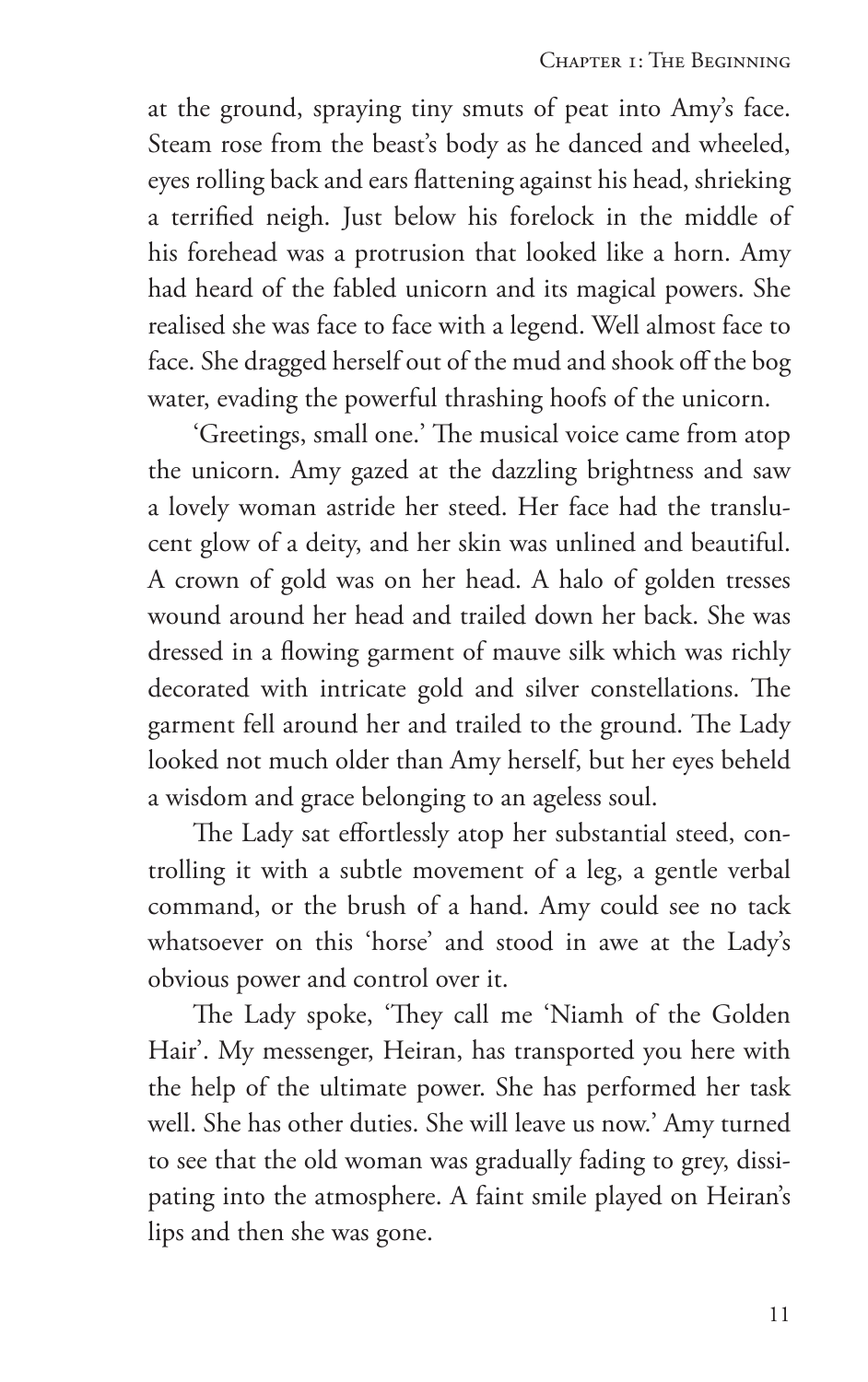'Please don't leave me,' Amy pleaded. 'I need you to get home!' Her eyes darted from side to side, taking in her surroundings like a trapped animal. A feeling of panic was rising from the pit of her stomach, causing her throat to constrict. She realised she was in boglands, probably in ancient Ireland … straight from the virtual reality world, in *Erinland* … oh shit!

The large, spongy, and uneven surface of the bog looked treacherous to the uninitiated. Amy could see small bodies of water, sinkholes, between the drier hummocks. She saw tracks made from planks of wood and thin branches meandering their way across the soggy mass. Amy wondered what they were for. She wondered if she should run away. Where would she go? How could she get home? She was cold and covered in bog water and a bloody great unicorn was standing over her. 'Shit! Shit! Shit!' she hissed.

The Lady's voice demanded her full attention. 'Are you willing to help regain the sacred objects from the barbarians and transport them to a safe place, yet to be ordained? The war chieftain Tadhg is depending upon you. You are responsible for his last incarnation. He is a fearless warrior with unmatched integrity and the will to lead his followers to victory. It is written that one will come with strength to match that of our greatest warrior and together they will lead us to victory and cleanse *Erinland* of the barbarous intruders. I believe you are the one,' said the Lady.

'Amy of the droning creature,' she continued, 'behold your brother, Tadhg, who is bound to your soul.' Slowly, the Lady spread out her arms. Gradually, a shimmering mist rose from the bog. The mist moved, darting in front of Amy's face making her eyes smart. The mist increased in size, brightness, and form to become a tangible, living, breathing human being.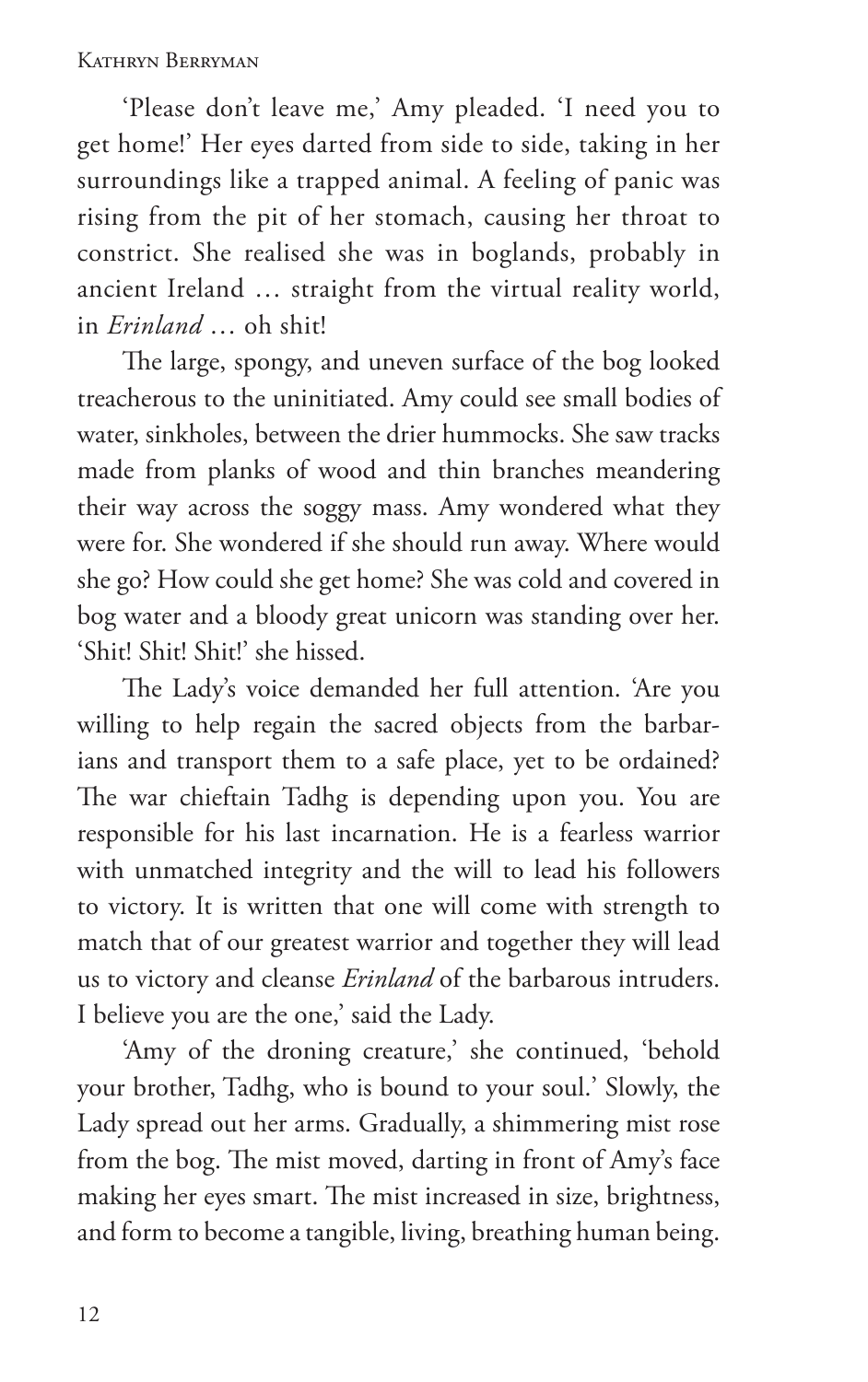The young man now standing before Amy was shorter than some boys in her class at school, but he boasted a powerful physique. He had long, thick, curly black hair which was held at bay by a piece of leather thonging tied around his forehead. His neck was thick and powerful and his muscles rippled as he shrugged his body, stretching his limbs like a beautiful butterfly emerging from a chrysalis.

Tadhg was dressed for battle. Covering his body was unusual armour. It was cloth, but it was stiffened with a tar or a pitch-like substance. The armour was padded and layered to absorb the shock of the heavy weapons of his foe. Amy could see the slashes and dents in the surface as if it had been bludgeoned with some heavy instrument, wielded by someone with incredible force. In his hand Tadhg held a heavy sword that looked sharp and lethal but well worn, as if it had hacked many a limb and thirstily let litres of blood from the veins of its opponents.

Tadhg spoke, 'Amy of the droning creature, I know you well. Come forward and witness your handiwork. My body is young but well used and greatly scarred. See the great wound that my enemy hath wrought. This is the wound that would claim me for the land of the walking shadows. See how it grows and festers, as our enemy's reign over this fair land. Will you let them plunder and kill all in their path, or will you draw on your deep well of strength and aid me and my followers?

'Answer me. The evil forces are gathering power. The Bogg Demon grows restless, there is one from your land who is being wooed by it. Hasten with your answer, little sister, time is very short.'

*'No!'* Amy screamed, shaking her head. 'I don't want to be here anymore, *please* let me go home! I don't believe this is happening! I really do not believe this is happening. *Please,* let me go!*'*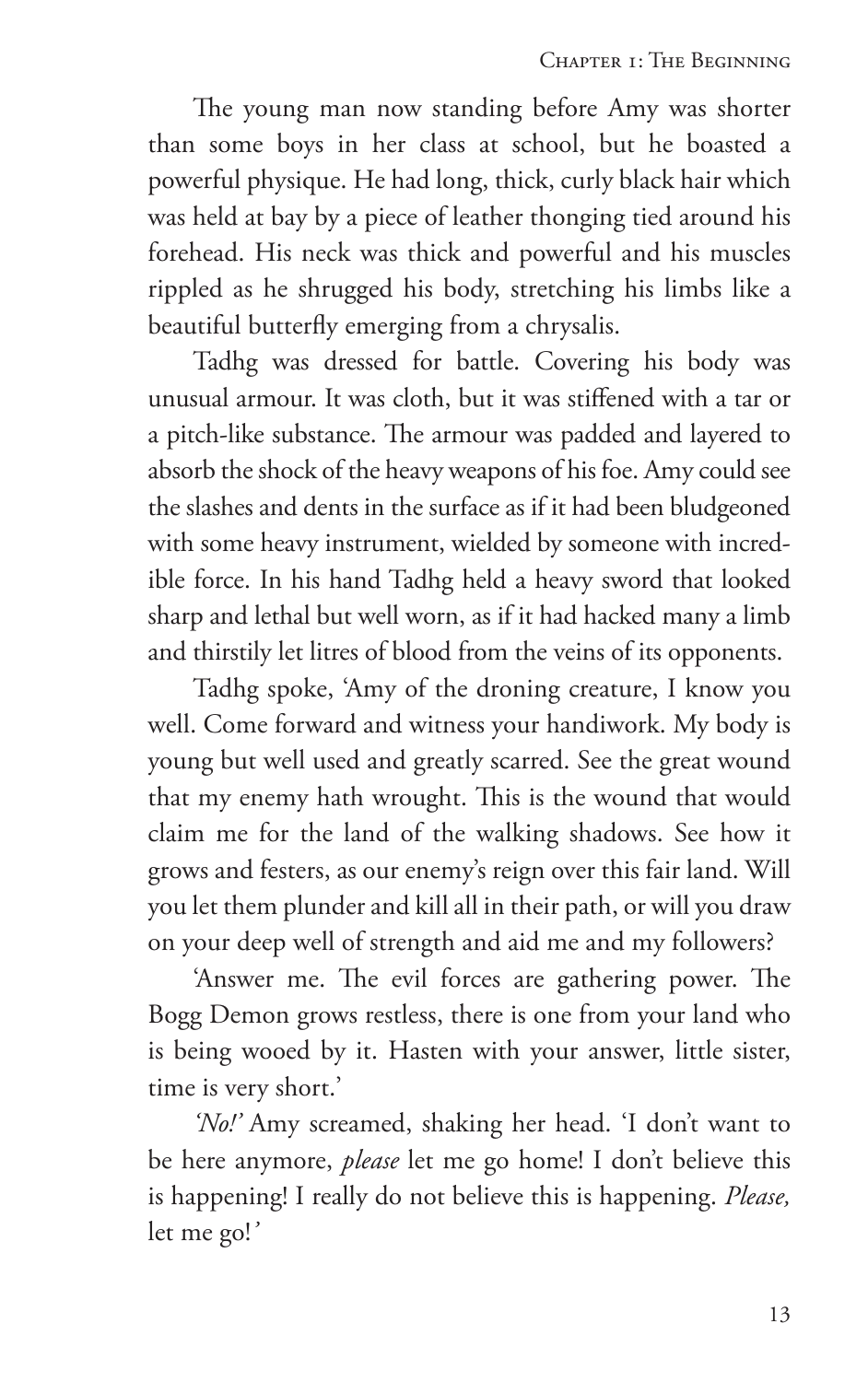After a long silence Tadhg continued bitterly, 'Make no mistake, little sister, this is no dream. This is real. You are here. By your rebuff you have foresworn me to eternal damnation. My soiled soul will never know true fulfilment. I can never attain the pure white light or see my father's face. With your turning away, I have failed the task appointed me. The sacred objects and all they stand for are lost forever,' he gasped.

A look of pain crossed Tadhg's battle-stained face. 'Aahh, the burning, it begins again. My wound is growing. See the gore rising, ready to burst forth from the banks of my flesh. I feel myself slipping … slipping into the land of the walking shadows. Alas, I have failed! The Bogg Demon awaits my soul for eternal torture. Farewell, Amy of the droning creature, my death be on your head. Farewell my Lady, Niamh of the Golden Hair,' he whispered.

Amy watched as Tadhg writhed in agony. The great wound gushed blood and putrefied; hundreds of tiny maggots crawled in it, feasting on his flesh. The stench stung Amy's nostrils as she felt the bile rise in her throat. It was as if the cycle of decay had hit the fast forward button as Tadhg's body disintegrated before her. She knew that she was witnessing something real, something she apparently had control over. She wanted desperately to stop it. 'My Lady!' Amy screamed. 'Please help me!'

The Lady looked steadily at Amy. 'Are you resolved to assume this task appointed you and help the noble war chieftain?' she said.

'Yes, yes, I'll do anything, just make it stop!' Amy cried.

The Lady slowly replied, 'It is up to you to halt the cycle, child. Listen with your heart and you will know the answer.'

Tadhg, close to death, had fallen into the mud succumbing to the loss of blood and the bitterness of his failure. His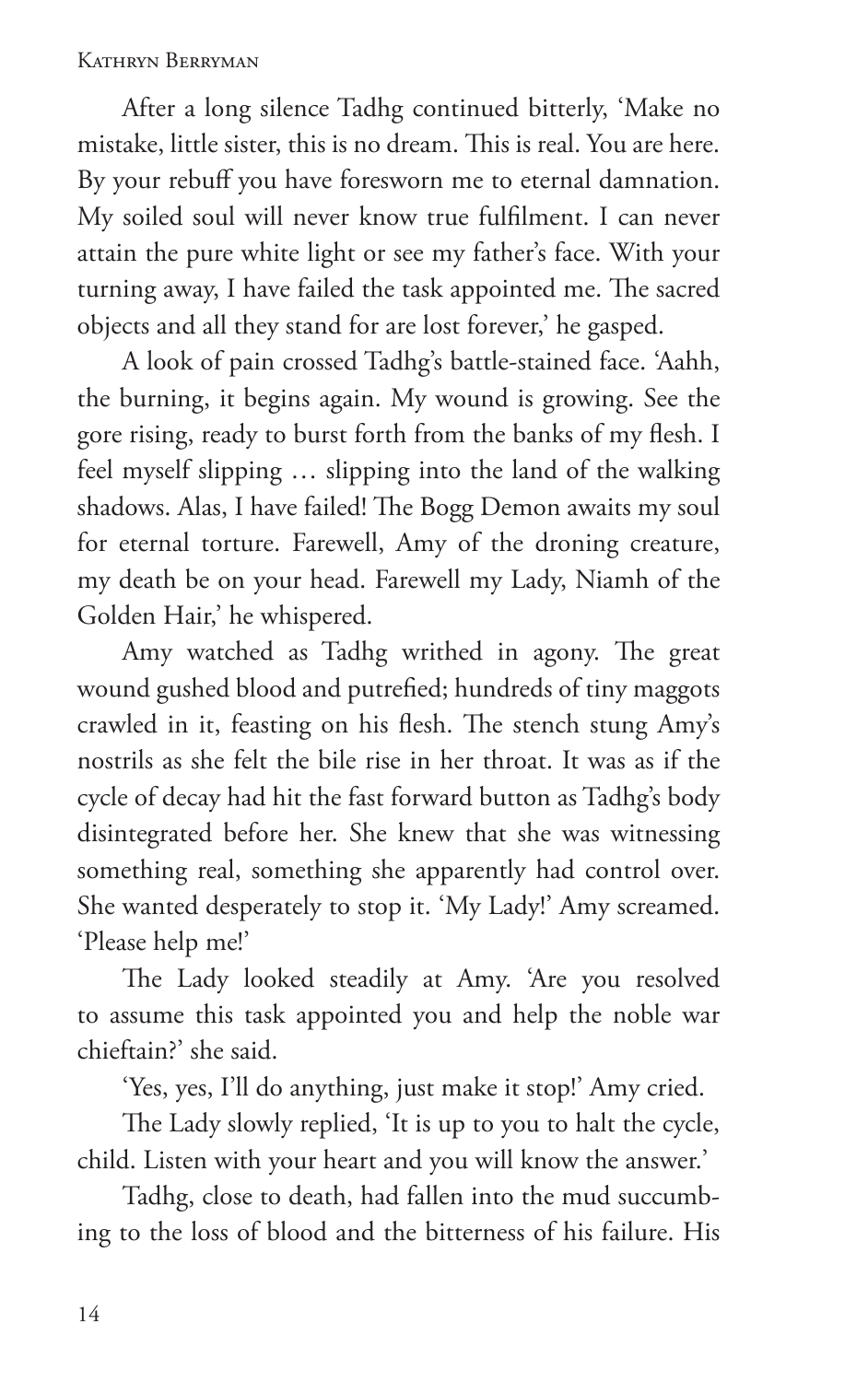life force was barely hanging on. Amy could hear a dull roar building up in the distance. It seemed to be resonating in the depths of the bog. She instinctively realised that the Bogg Demon was gathering force, ready to usurp and conquer Tadhg's soul.

 She concentrated inwards, blotting out the horror that was before her. But there was no answer, only the sound of her terrified heart. Amy concentrated harder. She was close to despair when a voice inside her head said, 'Look to the bog. A herb growing at your feet is Tadhg's salvation. It is the herb used by the druids, it will restore the war chieftain.' Amy frantically grabbed for the plant at her feet. As she ripped the roots from the sodden peat, she noticed that the herb was bathed in a bright light giving off a brilliant, shining, living aura. A beautiful chant, more like a prayer, came drifting from the air around her:

*All hail thou holy herb vervain Growing on the ground On the Mount of Calvary There thou was found Thou helpeth many a grief And staunchest many a wound In the name of sweet Jesu I lift thee from the ground.*

Amy stood up, a bunch of the herb clutched in her right hand. Her strength and confidence seemed to return, getting stronger by the moment as she held the holy herb. 'Game on!' she muttered to herself, and then turned to the Lady. 'Let's see how far this stuff gets Tadhg in his last incarnation!'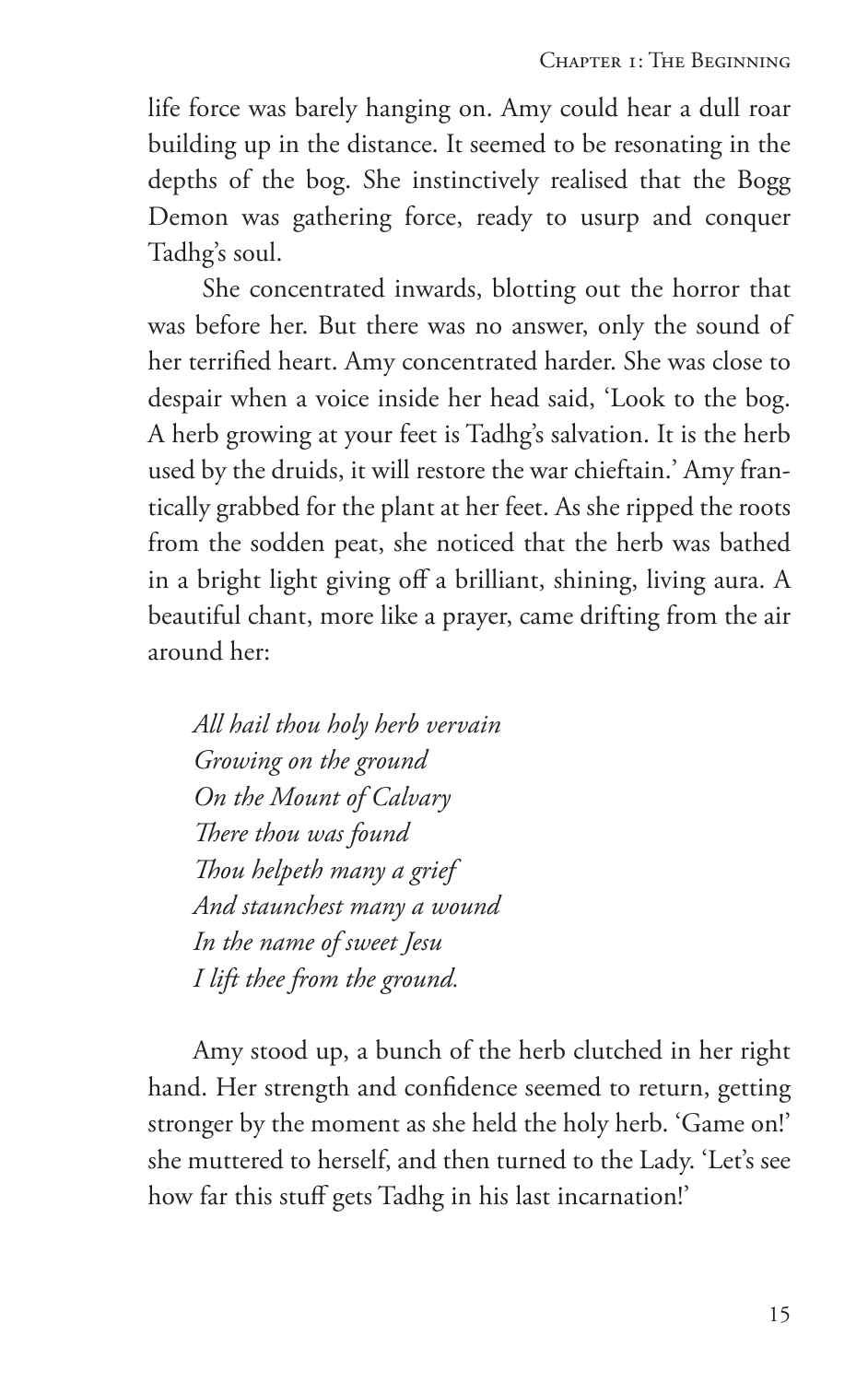# **Chapter 2 Aidan**

#### (5223) (5235) (5235) (5235) (5235) (5235) (5235)

Brother Aidan never tired of looking at the holy manu-<br>Script. The beautiful, intricate plait-work and spiral knots, and the complex panels with their ornamental and sometimes comic figures, could hold him entranced for hours. The volume he now held in his hands contained the Gospels of the four Evangelists. It was a masterpiece of richly decorative art. The vibrant yellows, reds, blues, and greens cascaded and swirled, jumping from the pages in a brilliant cacophony of colour.

Scribes and artists had worked together on this and other texts to create magnificent works of art—symbols of the Christian faith. The gospels and accompanying summaries Aidan was studying were of the mixed text incorporating Vulgate, with many words and phrases of old Latin. It was bound in a carved leather casing. The swirls and knot-work of the volume were faithfully reproduced on the leather casing, a beautiful, enticing prelude to the breathtaking symphony it housed. The text itself was written on calf-skin or vellum, a longer lasting medium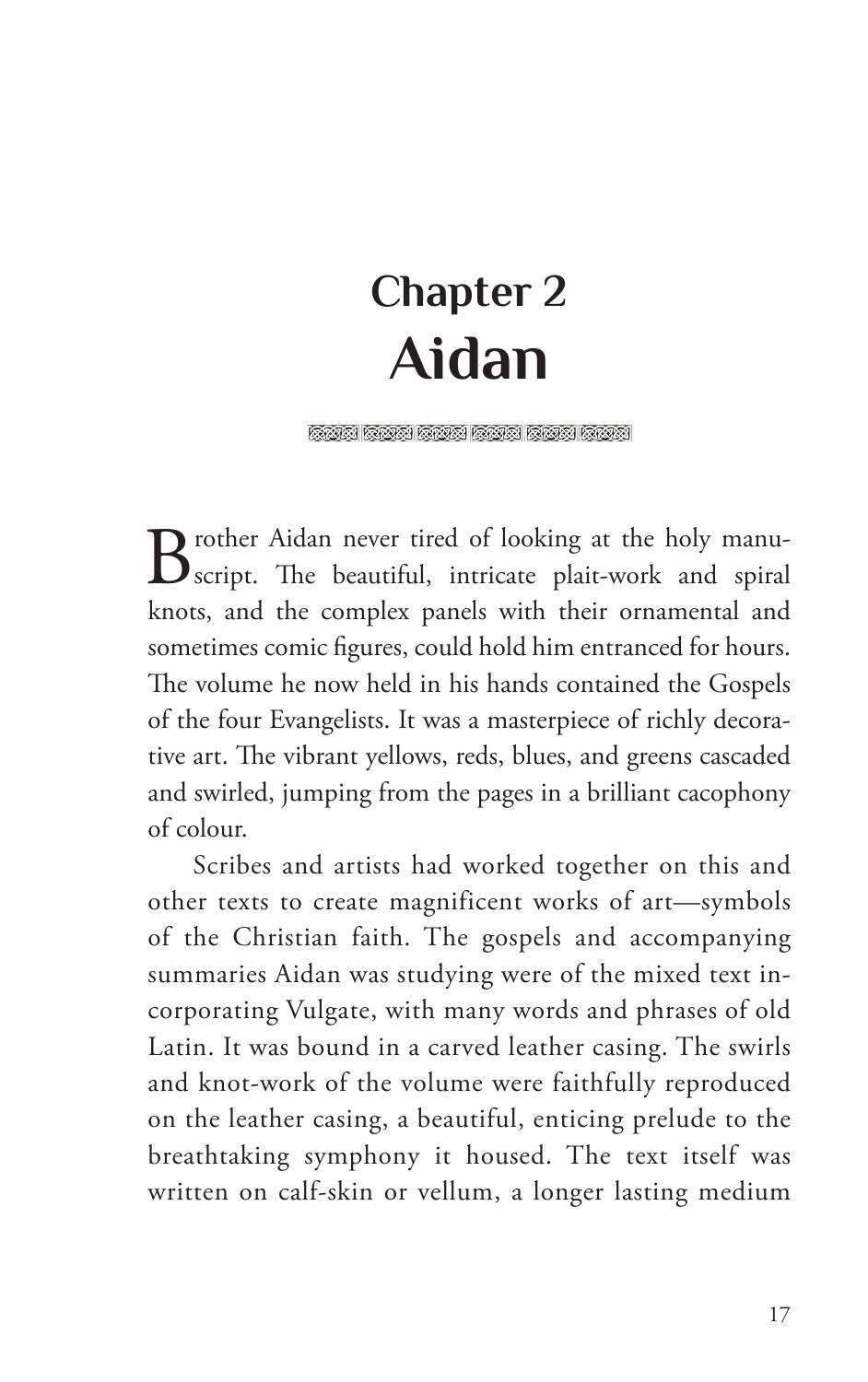than parchment, and one that absorbed the pigments in a more permanent manner. Aidan pored over the large full-page illustrations in the gospels' text, a practice employed by the monks to emphasise the significant parts of the story. Key events such as the arrest of Christ, the crucifixion, and the resurrection were illustrated as complex full-page designs.

Throughout the whole of the manuscript appeared the symbols of the Evangelists, four of Jesus' apostles: Matthew, Mark, Luke, and John. Matthew was represented by a man, Mark by a lion, Luke by a calf, and John by an eagle. Other animals, such as fish, cats, mice, hens, snakes, dragons, and many kinds of birds, were used also; sometimes clearly symbolising a section of text and at other times simply for lively decoration. A knot of emotion welled in Aidan's throat as he paid homage to the holy manuscript, a precious icon to his faith. Reverently, he replaced the precious manuscript in its niche.

Brother Aidan was visiting the monastery in Armagh. In the past, this area had been the centre of the church in Ireland but now it was a monastery, a major library, and scriptorium, housing some of Christianity's greatest treasures. Over the centuries, since the life of St Patrick, the Christian Church had gradually dominated the society of Ireland. Monasteries were built as religious fervour grew throughout the country. Aidan was here to borrow some of the monastery's lesser texts. He would take these back to his monastery in Durrow to be copied by his scribes for the library, then the originals would be returned to their rightful place in Armagh. It was common practice among the monks and it enabled other monasteries to have a wider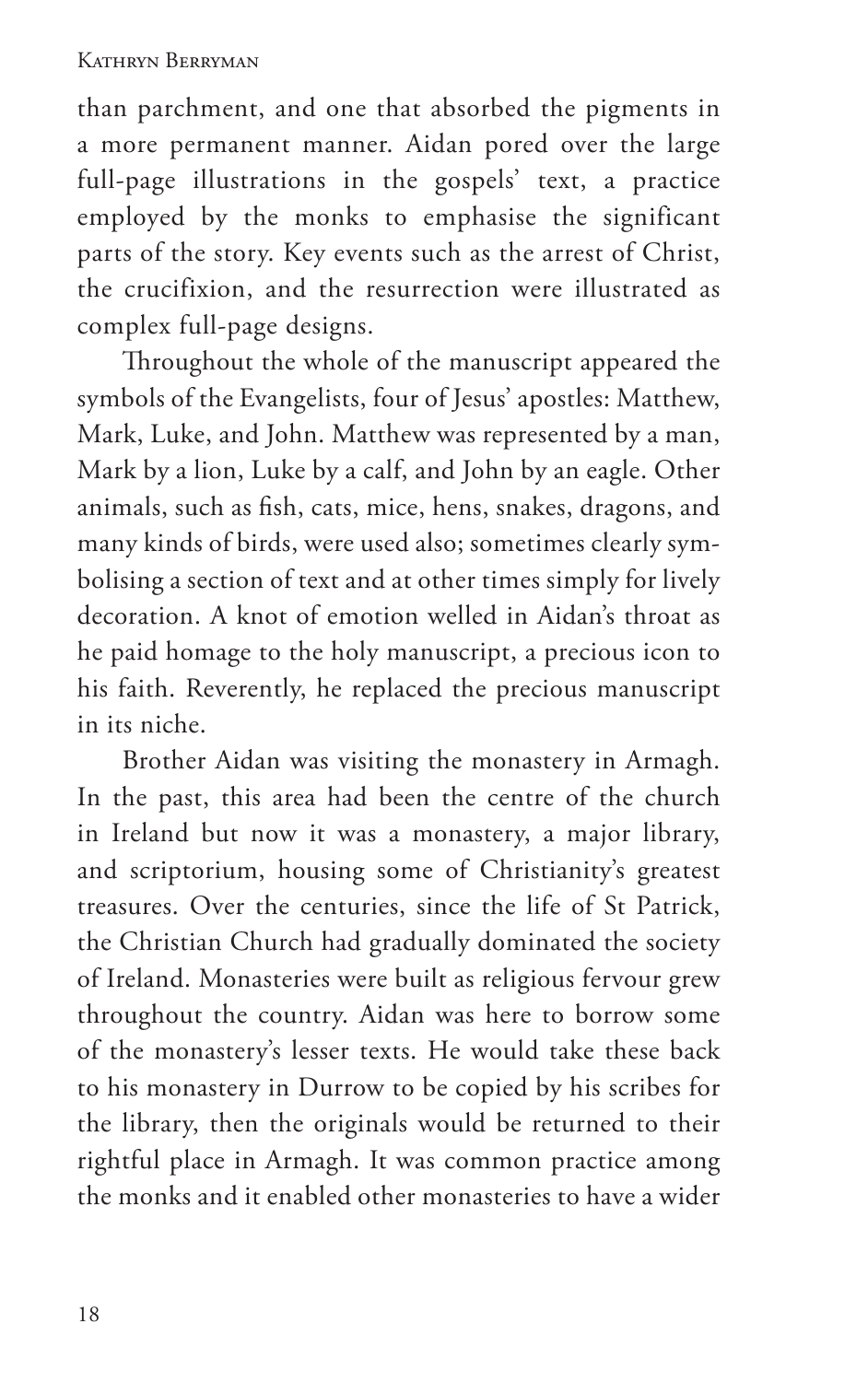range of working texts so that knowledge could be passed on to the faithful.

He wandered into the scriptorium and glanced at an open manuscript currently being worked on. The intricate carpet designs and illuminations were absolutely perfect, the work of a true artist. But his keen eye noticed errors in the text itself. The scribe undertaking this manuscript had poor Latin skills. The text had been corrupted almost to the point of confusion. Aidan thought this was a poor copy for a scriptorium of repute, so he made a mental note to bring this to the head librarian's notice.

'Aidan.' Brother Colman, the head librarian, brought him back to reality. 'I have found the volumes you have requested. The Missals, Psalters, and Lives of the Saints are all ready for you,' he said.

'Thank you, Colman, I am in your debt. As the day is drawing in, if it is your wish, I will pray and sup with you and be on my way on the morrow,' replied Aidan.

'That would be most pleasing, Aidan,' said Colman.

'Your brothers here would hear all your news and welcome a fresh face. But first, I would enlighten you on a matter most pressing. We have had grave news that concerns us all. A fellow brother from Bangor has sent us a message of warning. Raiders are said to be on the move not far from that area. It is thought to be the Vikings again, come to claim this land and defile it. The messenger told of many evil deeds. It is rumoured that they torture and use us for sacrifice to their pagan gods.' Colman handed Aidan a crumpled piece of manuscript. It was a beautiful piece of illumination but it was not finished. 'Look to the margin, our brother has written a message,' said Coleman.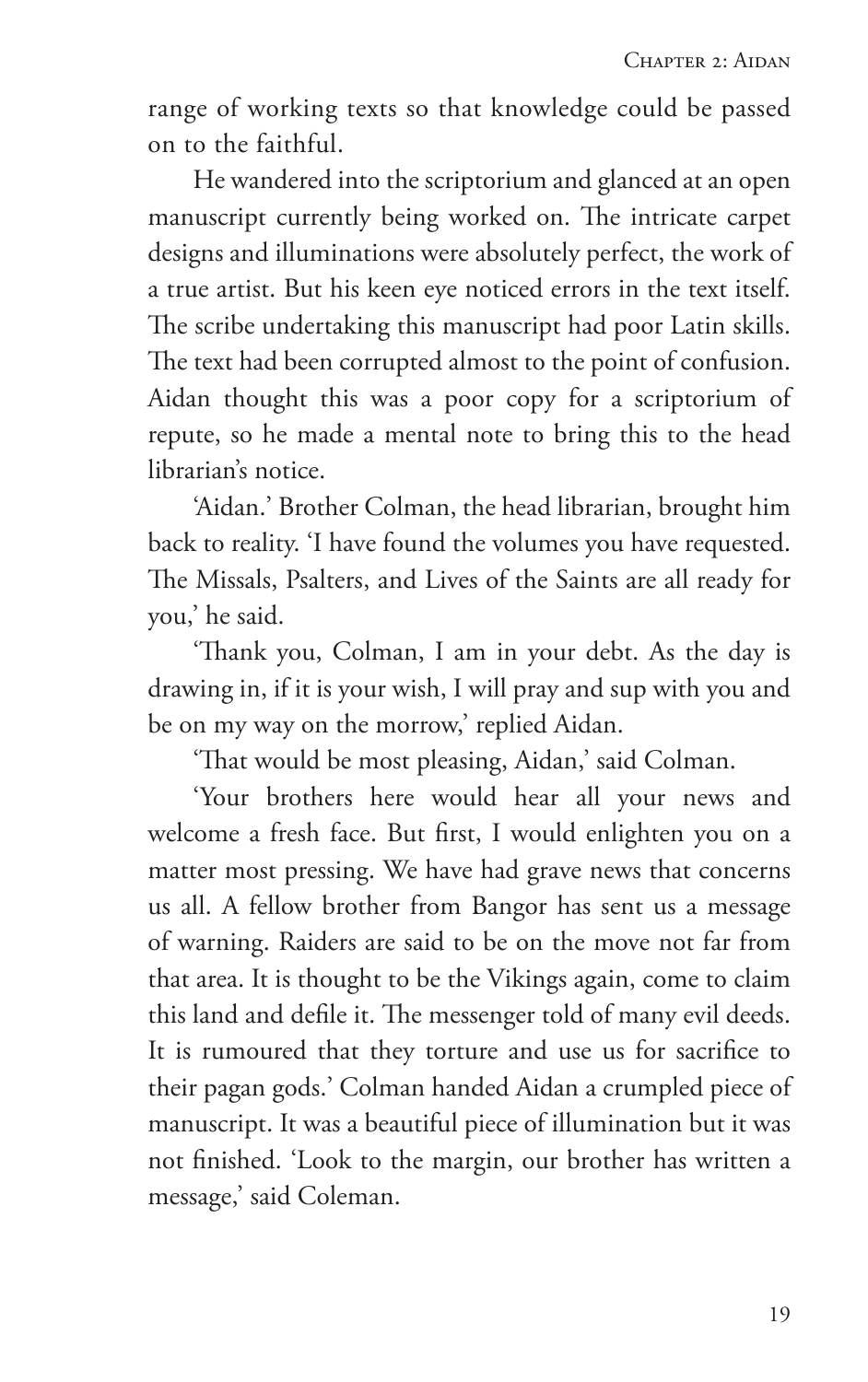Aidan read the hastily scrawled passage:

*The Northmen are coming from the sea … they appear under cover of evil fog, killing, defiling, stealing … crumpled bodies strew the land, blood stains the soil … brothers hang from the trees … women raped, defiled … we are animals to them, bound for slaughter … brothers left, gone, deserters from our monastery … Who will stand their ground when the pagans rain their worst on us? Who? What will become of us? What will become of our faith?*

Aidan was horrified. He had heard of previous raids by the Vikings, led by a most vicious and merciless leader, but he thought that the noble Taoiseach Tadhg had stilled his thirsty blade forever. Coleman's voice interrupted Aidan's thoughts. 'The Abbot wishes to speak to you. I believe it is a matter of great urgency. Come, Aidan, we will go to him now.' Aidan hurried with Colman to confer with the Abbot, wondering of what possible use he could be.

Abbot Bede was a sombre holy man. His rough woollen tunic did not detract from his presence, in fact the very plainness of the garment enhanced the calibre of the man it robed. Though the Abbot was small and solid of stature, he was a man of strength, one not easily fazed, with a body hardened by the harsh lifestyle of the times. His hands were large; hands befitting a stonemason or a simple herdsman used to manual labour, not a cleric of intellectual prowess. His hair was jet-black and cropped short in the monastic style. From his face shone a pair of piercing eyes filled with intelligence and the total conviction of a zealot. Today those eyes were troubled and the huge hands were clasped in a gesture of concern.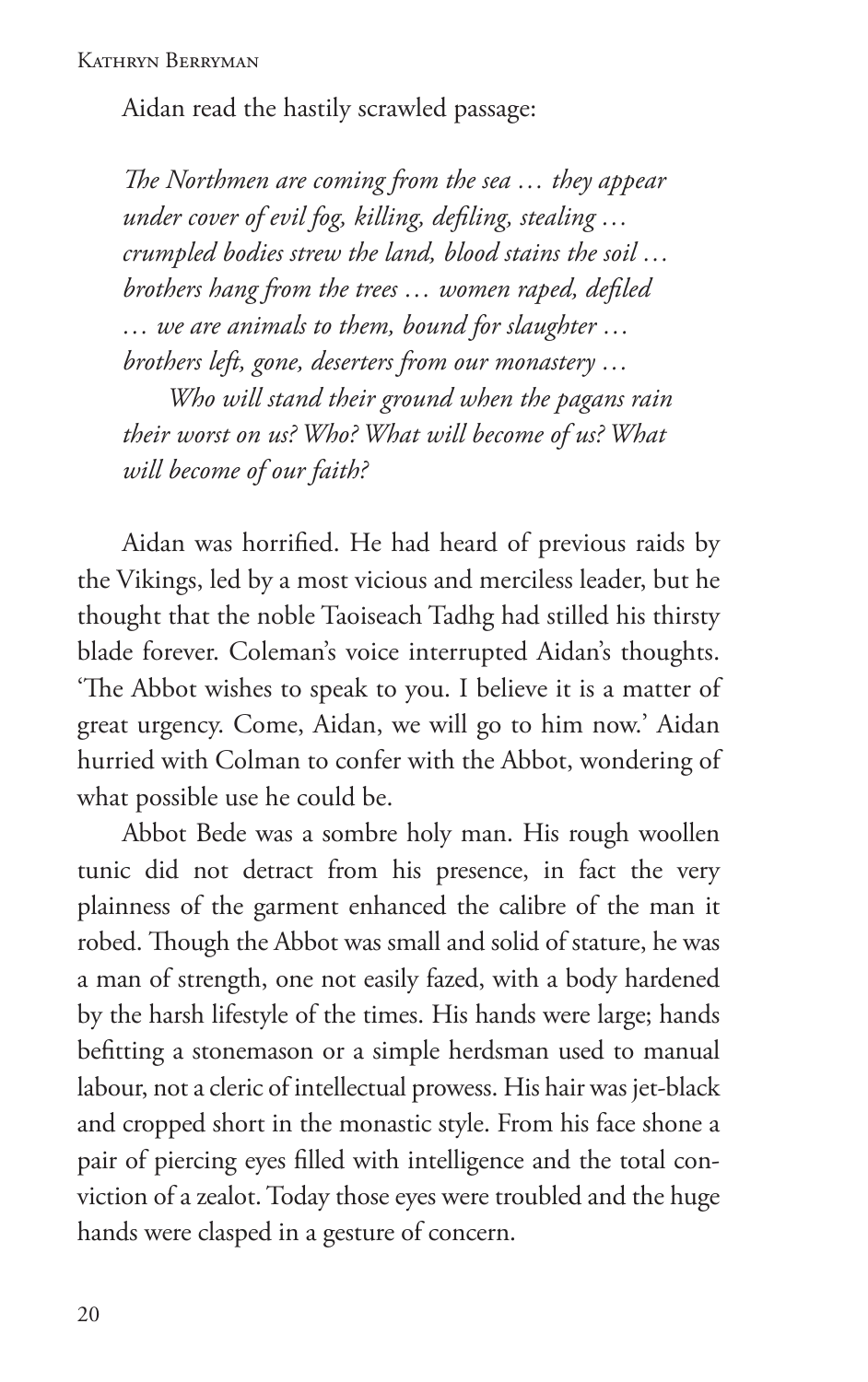'Welcome, Aidan. It is always a pleasure to have our southern brothers stay with us a while. Please, sit down. I trust your needs have been catered for adequately. Did you find the resource material you required?'

'Yes, thank you,' Aidan replied. 'I have been successful in finding the manuscripts our monastery requires. I will have them returned to you as soon as my scribes have finished with them. By years end, would that be satisfactory?'

The Abbot locked eyes with Aidan. 'Do not trouble yourself on that account, brother. If the news that has just reached me is true, I fear that you will have possession of these and other treasures for years to come. You see, the Raiders have travelled more quickly than anticipated. Come, come. Walk with me.'

Abbot Bede breathed deeply. His eyes became troubled and his brow furrowed. Aidan listened intently. 'Aidan, the noble war chieftain Tadhg has disappeared into the boglands and is feared perished of a great wound, or devoured by the Bogg Demon.

'His army is mostly dispersed, lacking the courage and leadership befitting true warriors. They have left us to our fate. Tadhg's sibling Gráinne has disappeared from our midst, either killed or captured. If she is alive, I dare not think of the torture in store for her. Our time for preparation is very limited. I had estimated two full moons before thoughts of barricading and battle would come to pass. As it stands now we will have to take our chances and try to stand our ground with the weapons we can find. The messenger gauged just two weeks before the marauders are upon us.'

They continued walking and the Abbot moved closer. 'I am glad only the two of us will hear what I am about to say. You see, Aidan, not only do the Raiders burn and plunder our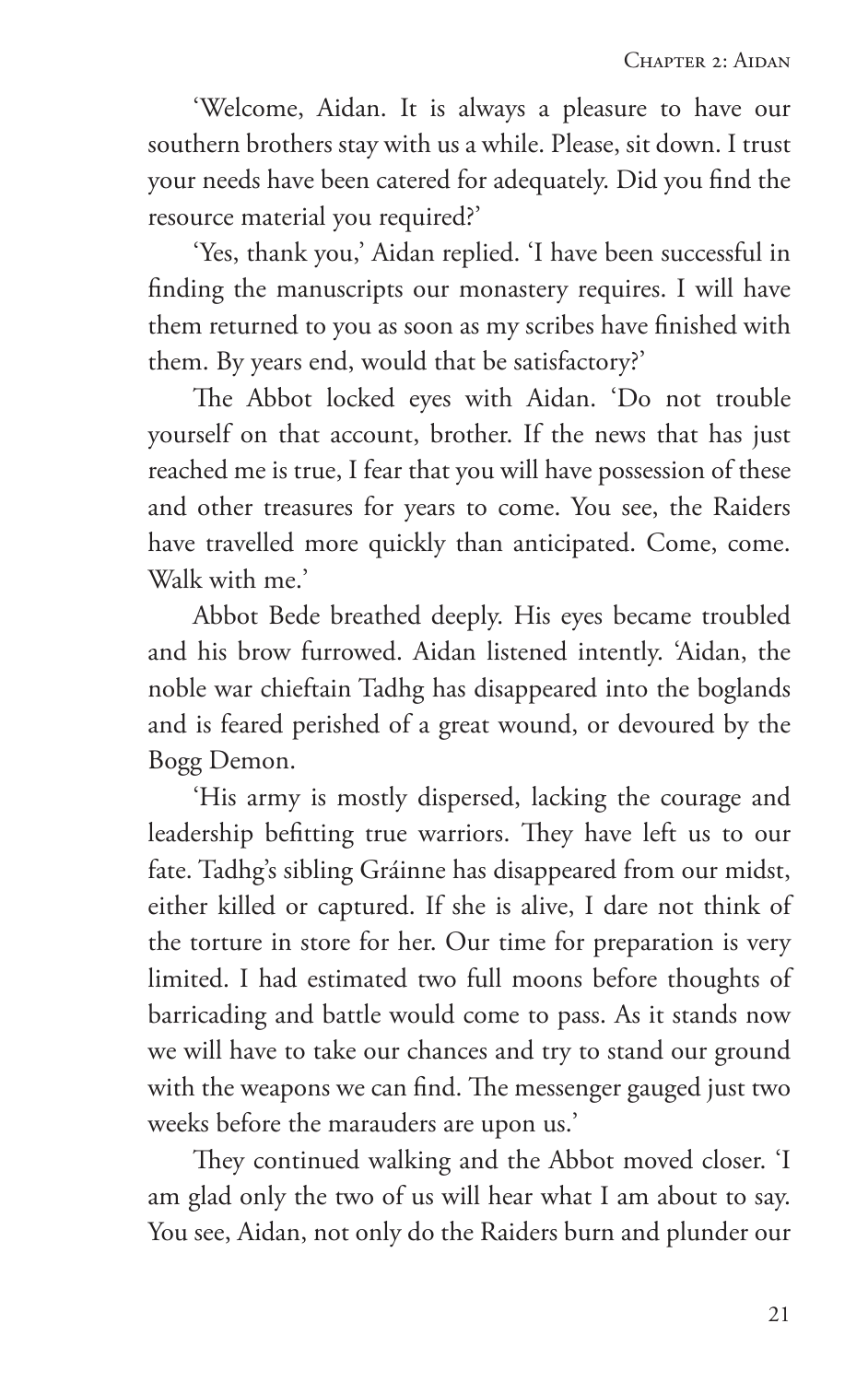villages and religious sites but they also destroy any evidence of the existence of our way of life, and more importantly, our faith. Already, many valuable manuscripts and sacred icons have been destroyed, while other holy things have been profaned in the basest fashion. Our monasteries to the north have been totally razed and all their treasures laid waste. They raise pagan icons in place of our most beautiful monuments and practise idolatry to their foul gods on consecrated ground. It is not only our lives that I fear for, but our very souls and the souls of future generations.'

The Abbot paused for breath as he nodded to a fellow monk walking toward them. He quickened his pace and looked around furtively to check that no one else was about. He pushed a thick wooden door in the wall of the passage. It creaked open to reveal another narrower passageway. They continued walking. Abbot Bede did not speak again for a while, so Aidan had time to take in his surroundings. They were entering a part of the monastery that Aidan had not visited before. It was very dark and dank. An occasional torch attached to the thick stone walls gave off a meagre light. It was an insipid glow, but threw off enough brightness to guide their feet on the uneven surface. The wall of the passageway looked slick with moisture. Aidan realised that this part of the monastery was a secret place. The Abbot continued speaking in a hushed voice, filled with emotion. 'These barbarians may break our bodies and burn our villages, but they must not destroy our faith. We need to protect our most precious treasures. Aidan, I believe a man such as you is worthy of the task. It is your duty to take these holy things from here to a haven, far from the marauders, and protect them from defilement by heathen hands. Quickly! Come into the inner sanctum.'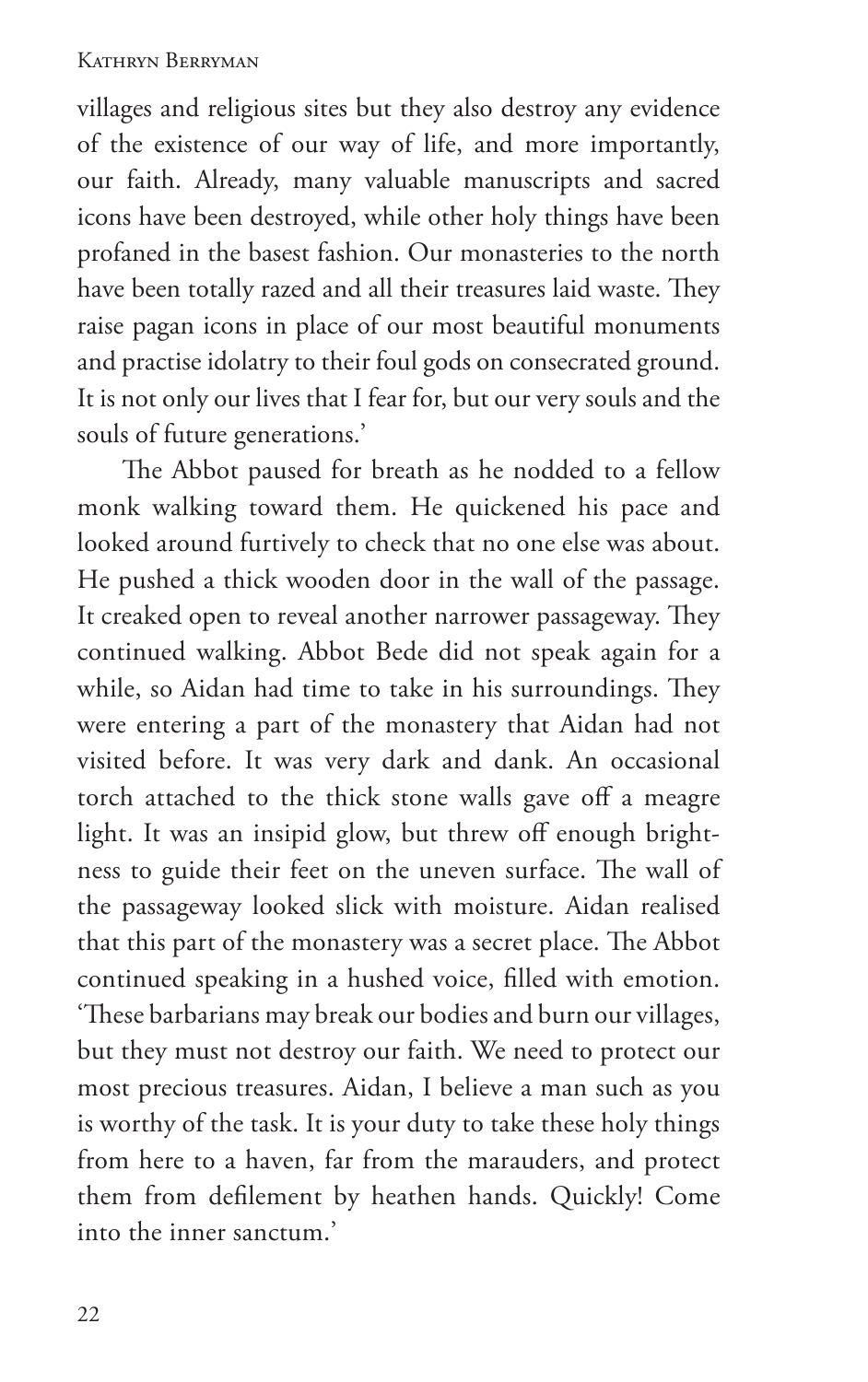The inner sanctum was a tiny room behind the altar in a private chapel. It was a place where no light penetrated, yet a light always burnt—a constant reminder of the presence of God. This holiest of places, where the most precious manuscripts and relics were kept. Aidan felt very privileged to be here. The Abbot's eyes darted about nervously to check that they were alone, and then he pressed a stone protruding out of the smooth surface of the wall. With a loud scraping noise the stone receded to expose a niche. The recess was smooth and rounded, big enough to store a small barrel of wine. From the niche exuded a yellow glow, a light dissipating through a richly decorated covering. Aidan could not stop staring at the glow.

Abbot Bede spoke gently, almost seductively, 'Beautiful is it not? I will get to that presently. For now, I will show you this most important and precious relic. The most exquisite and powerful manuscript your critical eye will ever live to see. Look upon it. Can you see a flaw in its text or illuminations? Could it not have been crafted by the Archangels themselves?' A glow of fanaticism had crept into the Abbot's face and Aidan felt a tingle of fear up his spine.

The manuscript Abbot Bede spoke of was similar to the leather-bound volume Aidan had admired in the library, although on closer inspection there was no comparison. This manuscript had a distinct ethereal quality in its perfection. The vibrant colours fairly hummed in their brilliance and the volume almost breathed with intensity—a reflection of the love and faith that created it. Aidan could only stare transfixed, tears of joy and respect unashamedly rolling down his cheeks. Once he had composed himself, he studied the manuscript. The illustrations were so exact and the colours were vivid. It was a work of true artistry.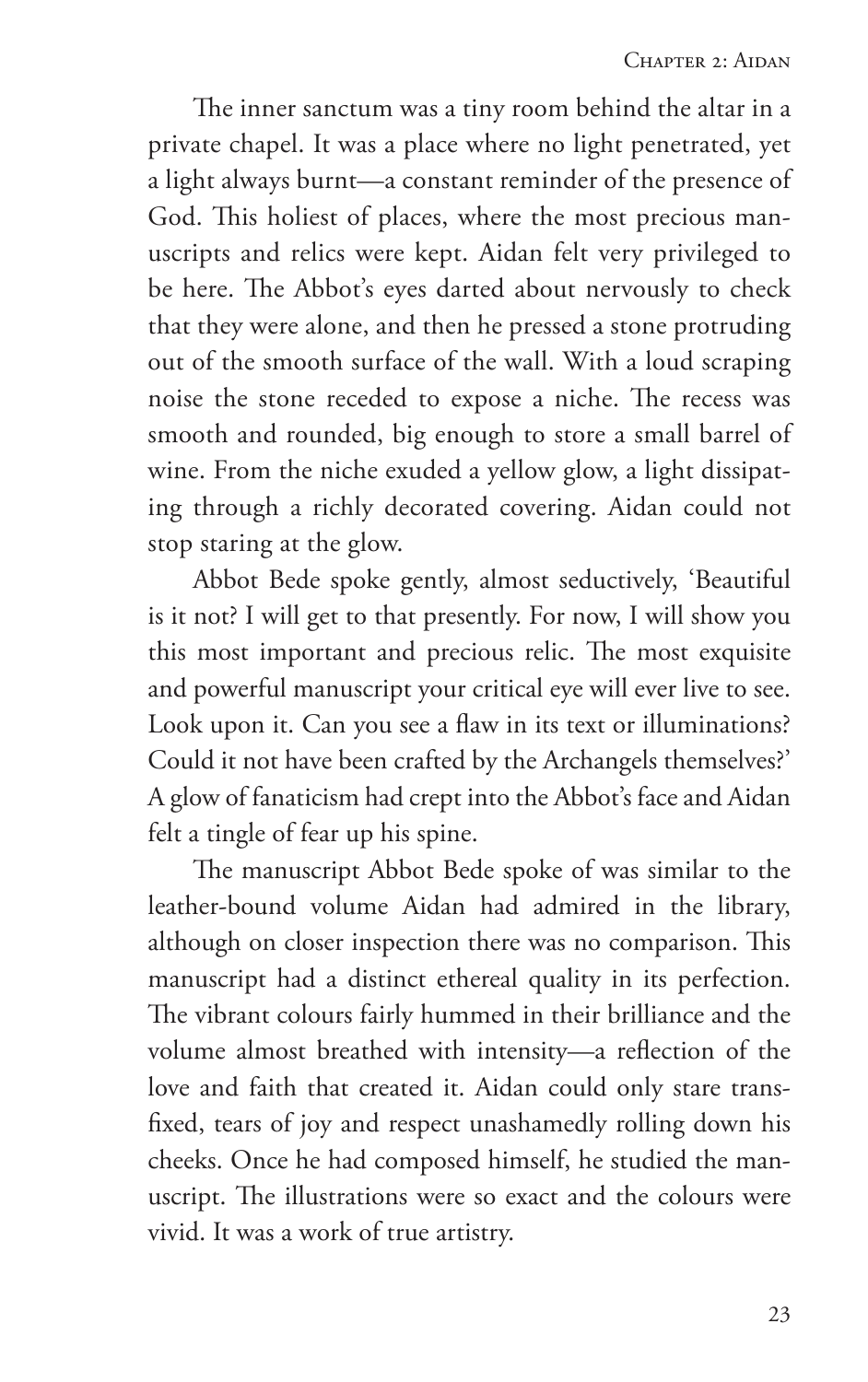'The origin of this manuscript is unknown. It is thought to have been transported from Ionia or Northumbria some centuries ago but, before that, its history is very sketchy. It may have come from the Continent, even Rome itself, so shrouded in mystery is this treasure. But it must be preserved, this I know to be God's will, for the sake of those who created it and for future generations. I can sense that you, Aidan, have been chosen for this task. Now, for the *real* prize, the most holy of relics …'

Abbot Bede spoke rapidly, oblivious to Aidan's presence. 'Did you know that tonight is the anniversary of that most courageous act by our Father Patrick? Patrick, who challenged the High King and his evil druids this very night, centuries ago. On the hill of Slane, Patrick lit the paschal fire on pain of death, in violation of the High King's law. No other fire was to be lit in the vicinity of the great festival fire on the hill of Tara. King Laoghaire saw Patrick's fire and called his druids to quell it. The druids' response was, "If this fire which we now see is not extinguished it will overpower all our fires and he that has kindled it will overpower thy kingdom." The King immediately summoned the stranger to appear before him.

'Patrick, our valiant brother, and his followers marched to the castle. They sang 'The Deer's Cry':

*Christ with me, Christ before me, Christ behind me, Christ in me.'*

Abbot Bede paused, he seemed distressed. From the folds of his robes he took a small flask and drank deeply. His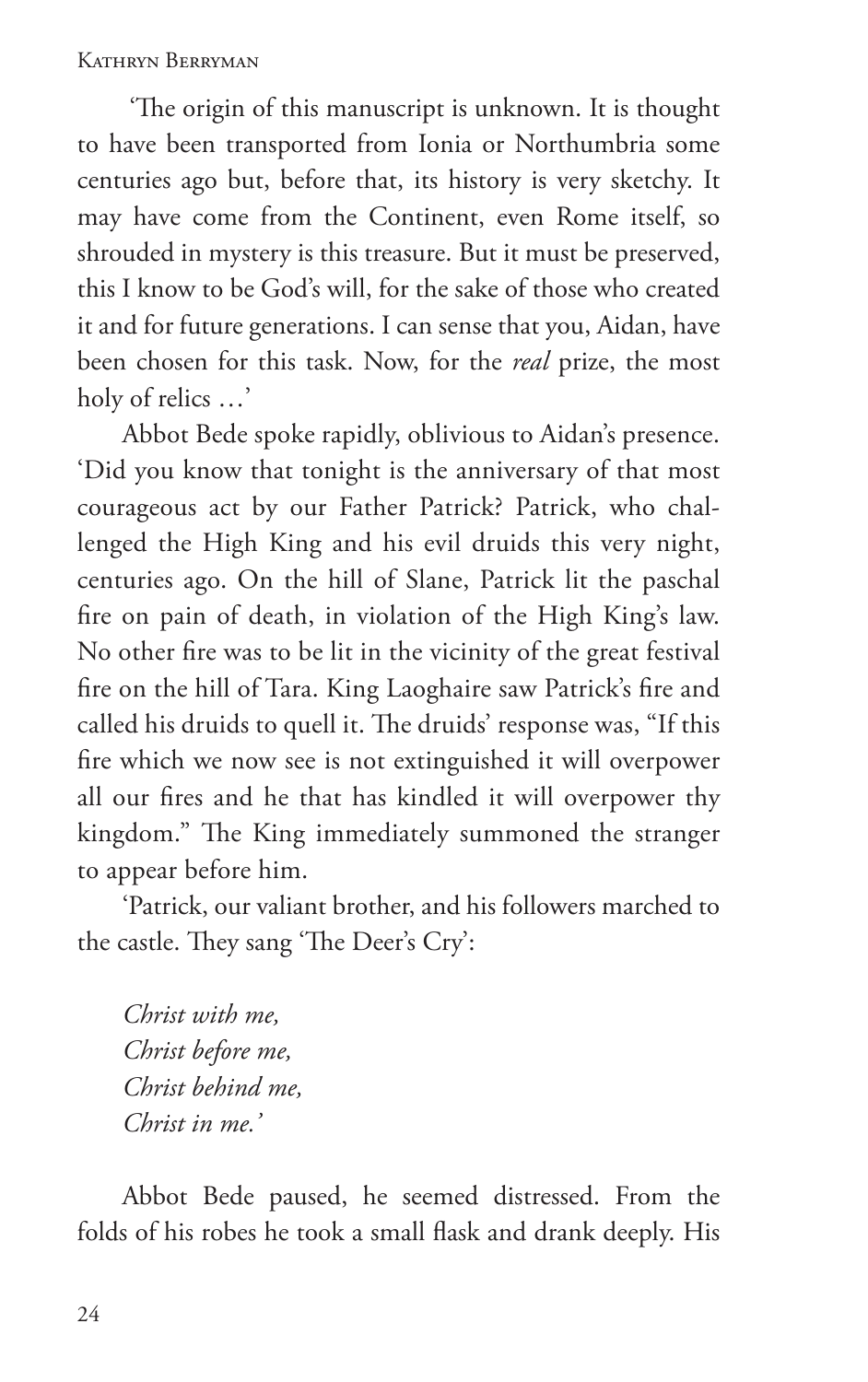breathing became more even. He offered Aidan a swig from the flask. Aidan declined; he wanted to keep a clear head.

The Abbot continued talking. 'Patrick also carried a sacred cup. A chalice so beautiful and enticing that to look upon it unprepared could result in madness. A relic so holy that the unchaste cower before it, covering their heads in shame, aware of their unworthiness before the sacred vessel of God.

'Many were cleansed by the holy chalice that night. The old rites of fertility were practised for the last time. Patrick had his first conversion on that Easter Eve and many a soul was cleansed by the one true faith—Christianity. The most beautiful and precious cup beckons. Cast your eyes upon the chalice and it will mesmerise you with its mystical quality. A mere glimpse of this most venerable object will prove your worthiness of the task before you.'

The Abbot spoke raggedly, breathing in quick gasps. His skin was oozing perspiration, a moist, shiny film formed on his forehead and upper lip. His hands had become clammy, shaking in anticipation. His hands darted covetously towards the silken covering then teasingly snapped back to his sides. Abbot Bede was enjoying the power he held over Aidan. He could feel a crescendo building up in the walls of the sanctuary, a tangible vibration bringing his nerves to breaking point.

Aidan held his breath as the Abbot continued, 'It has been said that this object is the one true cup, the cup from which our Lord drank, transported in some mystical way to this place of sanctuary. Could it be, Aidan, that the highest power has placed it here for a specific purpose? Has it been hidden away to be preserved in this pure state until its purpose is made known and its time has come? I firmly believe that its time *has* come and that your fate is entwined with this most sacred of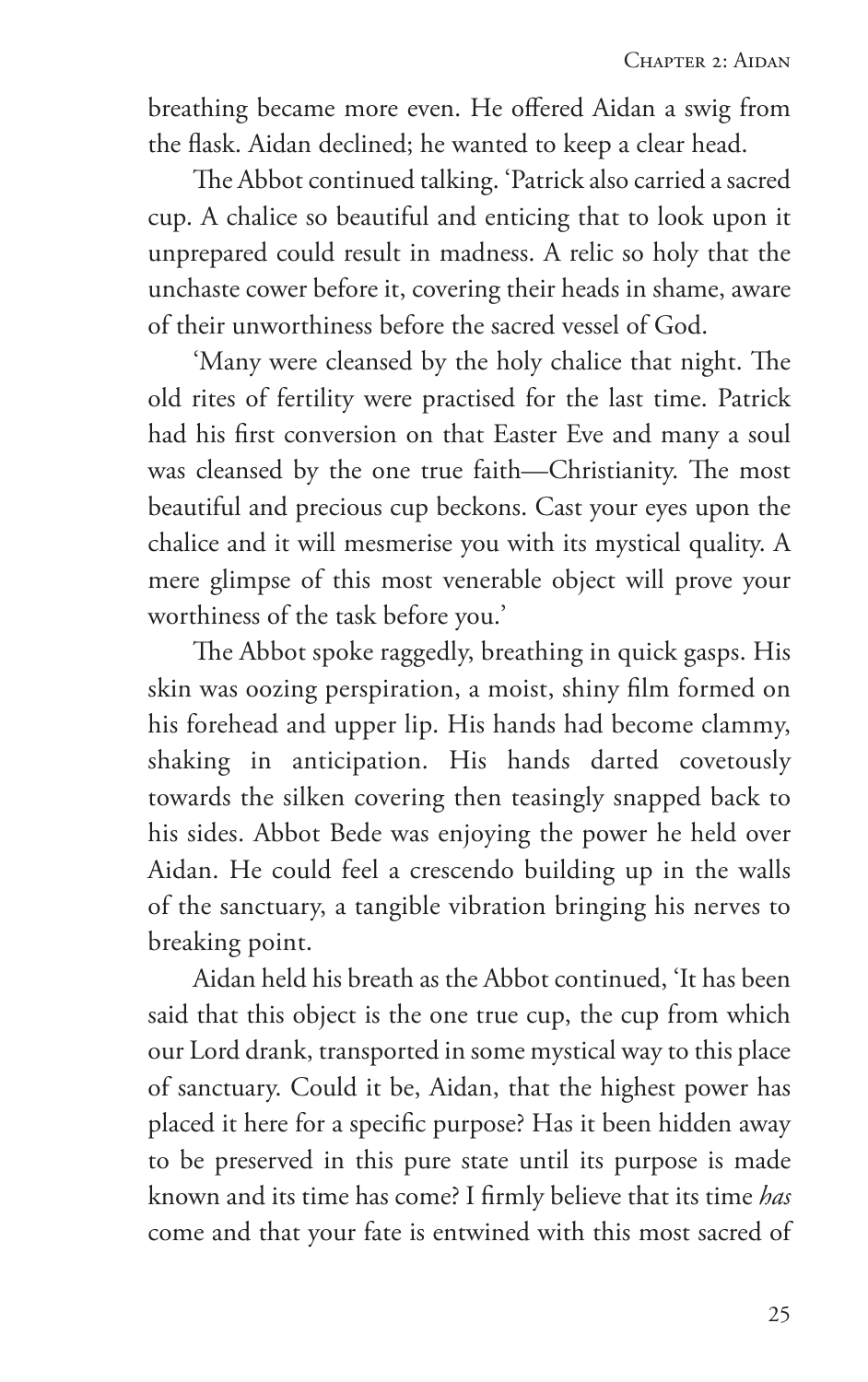relics.' As he said this, the Abbot whisked the covering off in a sharp movement, catching Aidan off guard.

Aidan had never seen such a beautiful object. It seemed to be made of some unearthly metal, so unusual was its appearance. Embedded in the surface were what looked to be three jewels. These 'jewels' were placed equidistant from each other: a sapphire-like gem with its clean blue hue; a pearllike gem with its cool chasteness; and a ruby-like jewel which appeared to throb and ooze blood. The significance of the Trinity formation was not lost on Aidan. He believed that the sapphire represented God, the Father; the pearl represented the dove, the Holy Ghost; and the ruby represented Jesus, the Son of God who shed his precious blood to save us. The chalice's surface shone with an ethereal light pulsing with life force and purpose.

Aidan put out a tentative hand and brushed the cup with his fingertips. The result was extraordinary. A wind roared in the tiny room. It tore through his body. A cleansing tempest, exposing any self-doubts and tearing them from his soul. The searing wind cauterised the gaping wounds of his negativity, filling the space with love. Aidan was sure this strength came from God, the Father, working through the Holy Ghost. He felt renewed. A pure, white light radiated from within him—a furnace of faith that gave him true life.

At last Aidan spoke, 'I feel ready to perform the task ordained for me, Abbot Bede. Have no fear, I now have the strength of spirit to carry this through. I will die protecting these most sacred relics and will do so willingly.'

Abbot Bede stared, his eyes full of respect. 'I was right, Aidan. You are more than equal to this task. When you have succeeded and the barbarians are driven from this land, your name will be revered. Stories of your bravery and faith will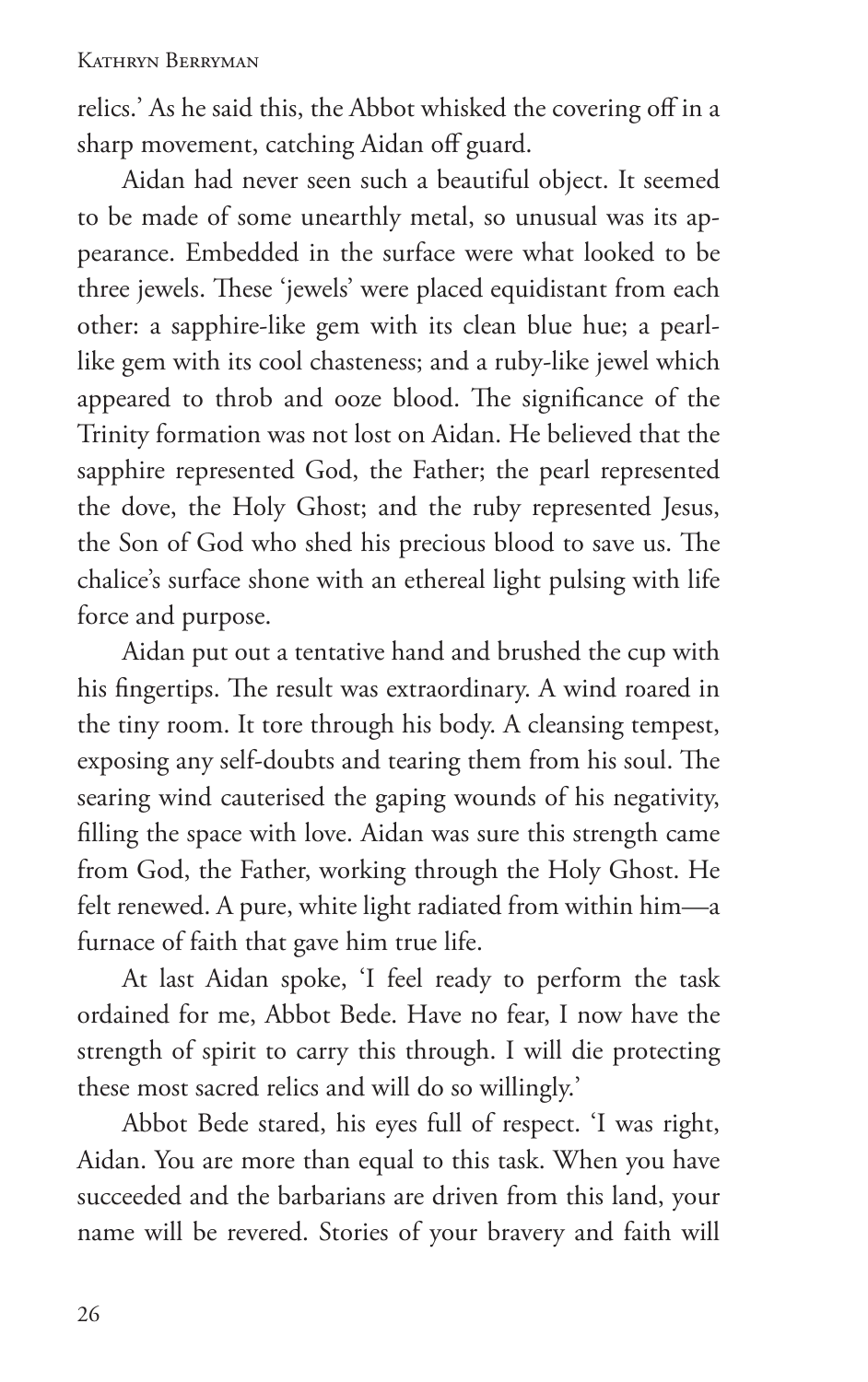abound. But you must make haste, brother. Go to the kitchens and gather all you require for your long journey. I will pack the precious relics so they appear as nothing more than a monk's effects. Hurry, my friend, I will see you safely away.'

Within the hour Aidan had left the safety of the cloister, his heart full of courage and hope. He had decided to travel south-west from Armagh towards his own monastery in Durrow, a long journey but a route he knew well. He was sure the holy relics would be safe there. Aidan was travelling by foot, a common occurrence for the monks of his order. Any luxuries were avoided by the brothers so they could concentrate their energies on their craft and their faith. The advantage of travelling singly and on foot was that he could find cover quickly if the need arose, and a lone monk attracted less attention than a large group. He covered a great distance, being almost invisible in the darkness.

After travelling many hours towards the river, Aidan decided to stop for the night. He came upon a grove of ancient hazel trees, a perfect cover. They were nine in number and surrounded a pool, their ancient branches hanging over the water. Aidan ate a hurried supper of bread and cheese and drank some refreshing water from the cool, deep pool. He regarded the trees around him. They were most unusual. By the light of the moon Aidan could see that they had a quality about them, as if they were awake, responsive to their surroundings. The nuts on the trees were most curious. Crimson in colour, one tree held a particularly large nut. Its branch hovered over the deep pool, quivering with the effort of holding the fruit. As Aidan watched, the branch seemed to drop a little closer to the pool. Suddenly, all the hazel trees began to sigh and thrash their branches, shaking the leaves violently. The rhythm of the trees had a spellbinding effect on Aidan. Suddenly the huge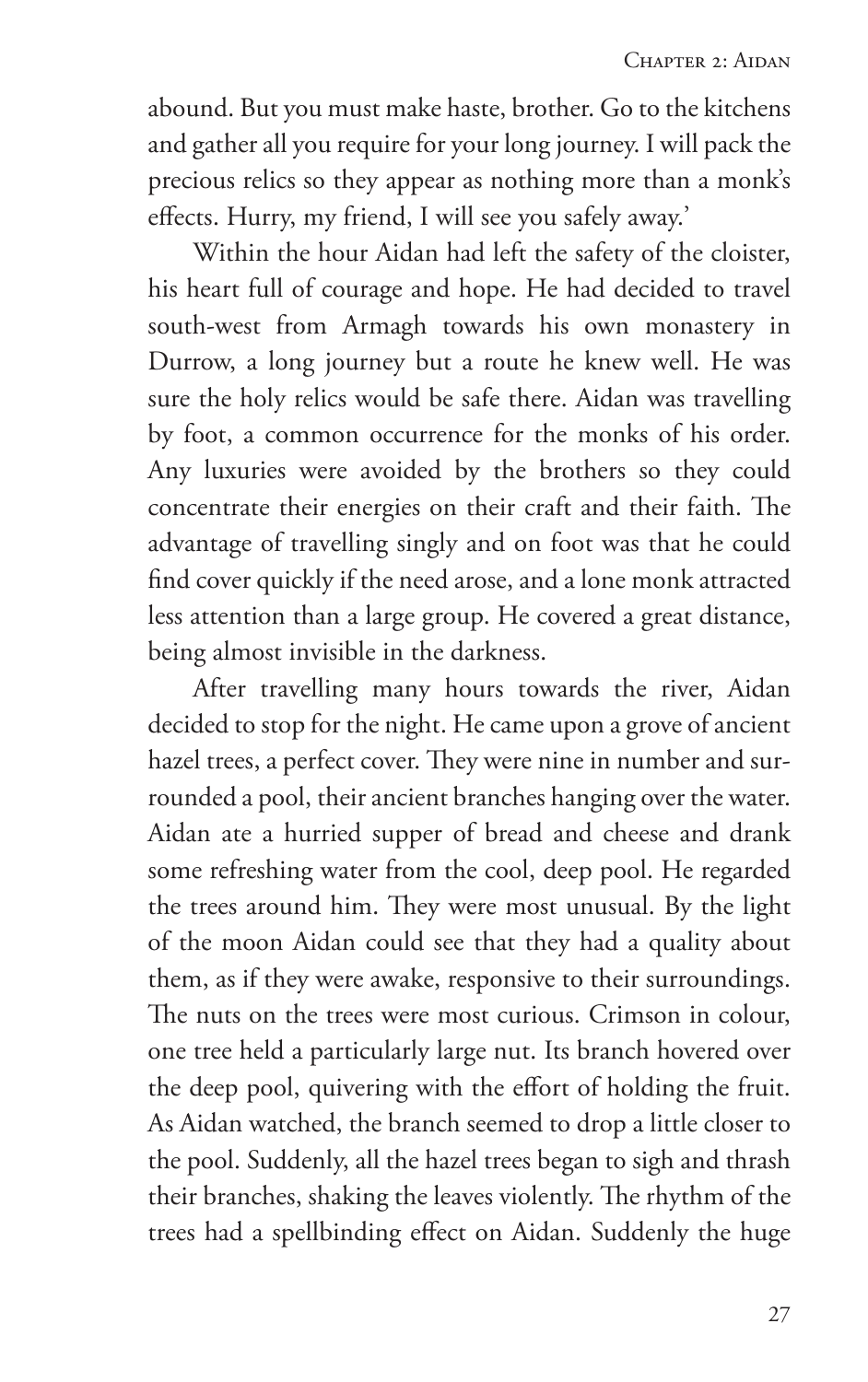nut dropped towards the deep pool. A massive salmon jumped out of the pool and gulped the nut down greedily. Aidan, astonished by the strange scene he had just witnessed, was overcome with a feeling of drowsiness. As the trees gradually stopped thrashing their branches, all the remaining nuts in the grove withered and fell to the ground.

Without warning, Aidan fell into a heavy sleep. He dreamt of ancient warriors and fabled heroes fighting and falling for their cause. He dreamt of druids and monks, bishops and marauders, fighting and slaughtering each other. He dreamt of the sacred objects he carried and protected with his life. At first light, in the misty steam of the morning, a huge bead of moisture tumbled from one of the ancient trees and trickled into his ear. He woke up, shaking his head to rid himself of the icy drop. As the fog of slumber lifted, Aidan smelt the delicious aroma of fish cooking. He quickly gathered his things and followed his nose.

A short distance away he discovered a clearing. In the centre was a blazing fire. Over the fire was a spit with a huge salmon cooking on it. Aidan's mouth watered. He had his own meagre supplies to eat, but the wonderful smell of the cooking fish tempted him. He glanced around the clearing again, searching for signs of life. There was no one to be seen. Maybe he could just have a little taste of the fish. Before Aidan's conscience had a chance to gnaw at him, he reached down to pull a small piece of meat from the salmon. He burnt his thumb on the hot flesh and immediately stuck his thumb in his mouth to cool it.

It was then he felt warm breath on his neck and heard a soft voice in his ear, 'I see a holy man warming himself by my fire.' Aidan turned and saw a man dressed in resplendent white robes and carrying a staff. His tunic was tied at the waist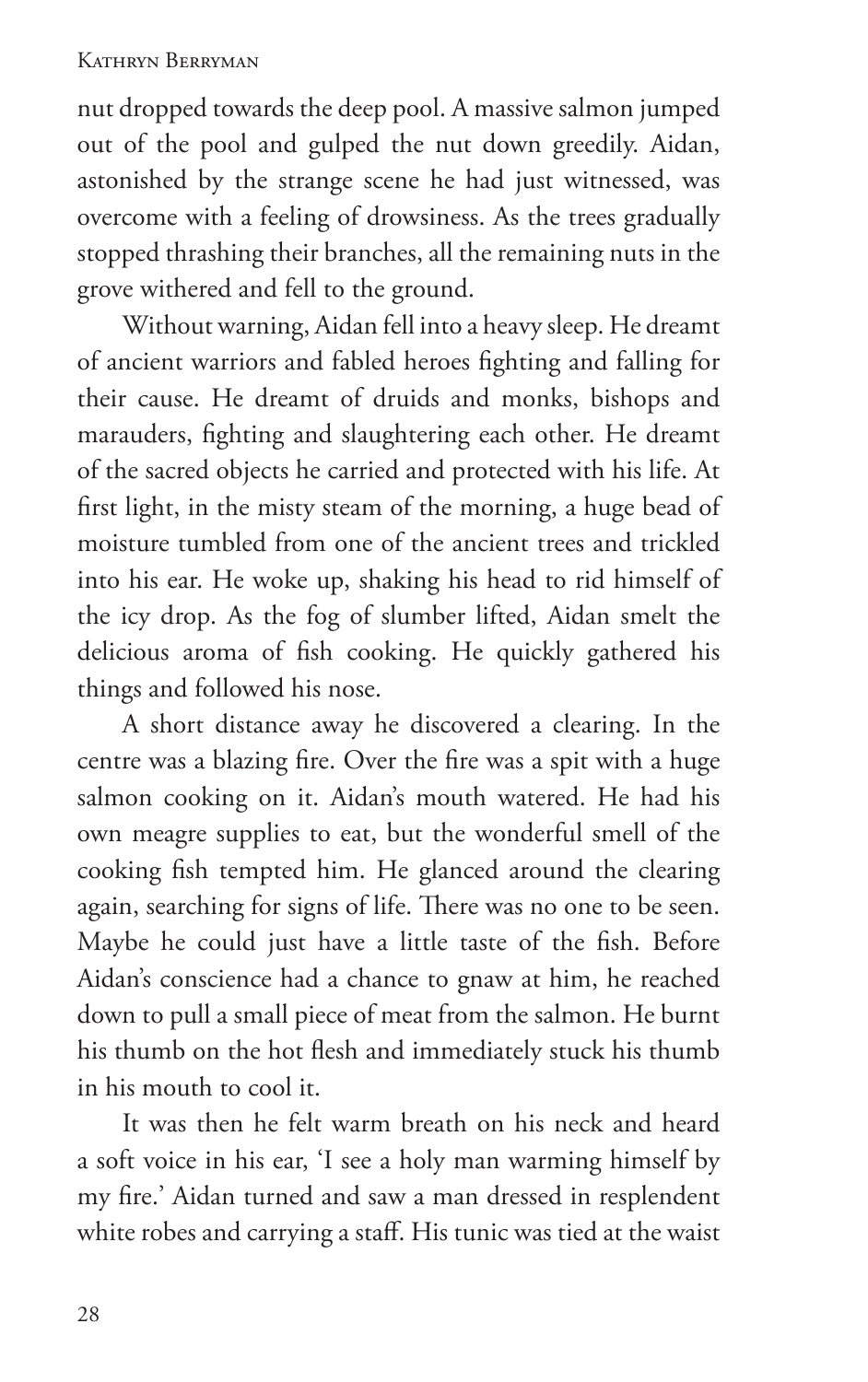with a hemp girdle and belted to it was a bronze dagger and sickle. Aidan had heard tales of the ancient druids. Like most Christians, he thought (and prayed) that these ancients had long disappeared with the growth of Christianity in Ireland.

'Yes, wise one, the warmth is very tempting on this brisk morning,' Aidan stammered.

The druid sat next to the fire on a fallen oak log and motioned for Aidan to sit beside him. 'Did you taste this salmon, holy man?' asked the druid. Aidan looked at the ground guiltily and confessed that he had. The druid sighed deeply. 'Then, I suppose this is for you,' he said as he served the fish on a rough wooden platter and handed it to Aidan.

'But … this is food to break *your* fast, I only had a taste,' replied Aidan.

The druid rubbed his forehead tiredly and exclaimed, 'Christian, this is no ordinary fish! Have you forgotten the ancient tales? Has our history and folklore been snuffed out completely? Surely a learned man such as you would have heard the tale of the 'Salmon of Knowledge'. Please eat your prize.' Feeling very remorseful, Aidan took the fish. The druid looked hard at him. 'Do not feel guilty, Christian. It is destiny that brings us to this spot. You were meant to taste the Salmon of Knowledge. Please … eat. I am not displeased with you. While you eat, I will tell of the legend of Fionn,' said the druid.

Aidan greedily ate the succulent fish.

The druid spoke, 'Legend tells of a young man named Fionn, the son of Cumhail MacArt. His father was killed before Fionn was born. His mother, fearing for her son's life, sent the boy away to be trained by a druid on the Isle of Skye.

'We of the druidic order are great philosophers, striving to understand the elements of nature. In times past, we gathered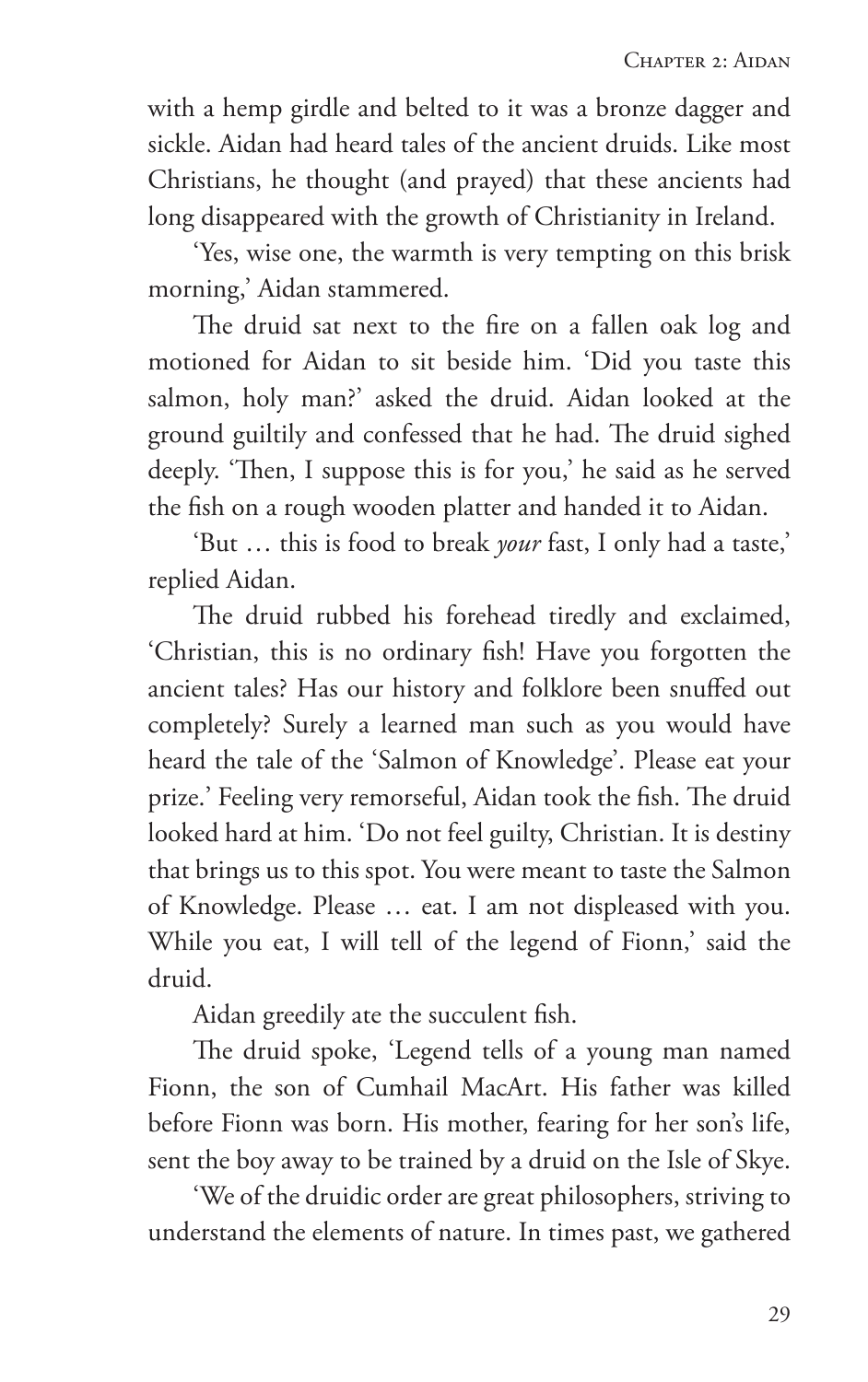in groves and taught lessons, sharing tales in the shade of the oak trees. The name 'druid' means 'oak wise'. We are seekers of truth.

'In the time of Fionn, we ruled Éire, but our numbers are sparse now. As time has passed and beliefs have changed we have almost been wiped out—*almost!* But there will always be some of us left to guide the real seekers of truth.'

The druid paused for a moment, looking closely at Aidan. He continued, 'Fionn stayed on the Isle of Skye until he was a young man. He had learnt many things during this time. He could name all the trees in the wood. He knew herb-lore and the medicinal properties of herbs. Being a young man, he was not content with his simple life so he left the island to seek adventure. He searched for the ancient sacred well which is the source of inspiration of all Éire.

'He followed the river. He travelled further and further upstream into the mountains and the wild lands, the river becoming smaller and smaller until it was a tiny stream. Finally he came to a well from which the stream sprang. A circle of old and purpled hazel trees stood around the well. The ancients tell us that there is a certain time when one of the trees will drop a hazelnut. If the hazelnut is caught by a salmon before it reaches the water and if this salmon is caught by a druid, the salmon will bestow great wisdom and inspiration. The environment has to be perfect for the hazel trees to bear fruit and for the salmon to reproduce.

'Fionn circled the ancient trees curiously. They seemed more *alive* than normal trees; their branches thrashed as if in a strong breeze. The air was breathless, almost overpowering. His nostrils sensed the delicious aroma of fish cooking. The smell of simmering salmon made his mouth water and his stomach rumble with hunger. Fionn found himself beside the